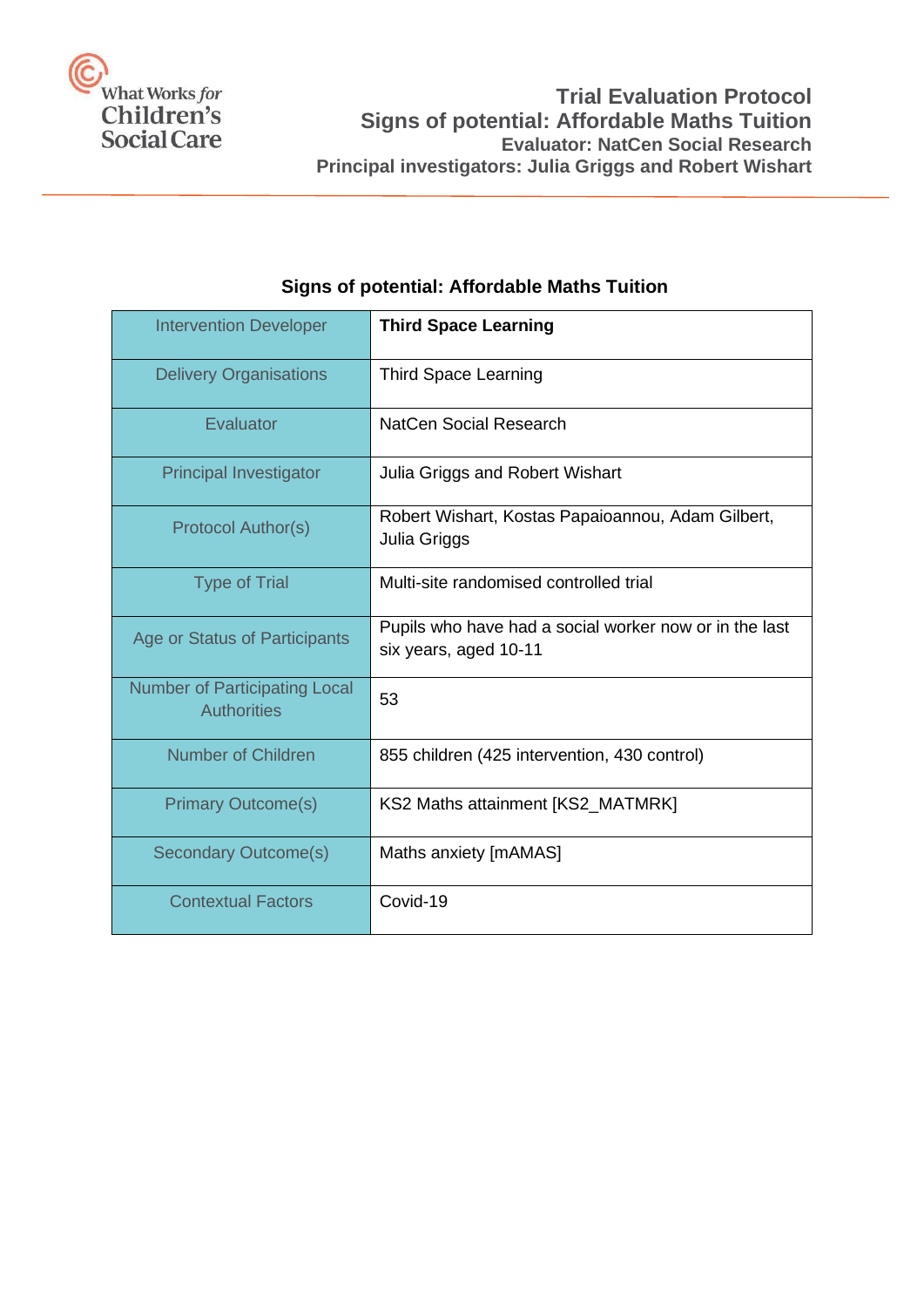## <span id="page-1-0"></span>**Table of contents**

| Table of contents                     | $\overline{2}$ |
|---------------------------------------|----------------|
| Background and Problem Statement      |                |
| Problem                               |                |
| Impact Evaluation                     | 1              |
| Research questions                    | 1              |
| Design                                | 1              |
| Randomisation                         | $\overline{2}$ |
| Participants                          | $\overline{2}$ |
| Sample size / MDES calculations       | 3              |
| Outcome measures                      | 4              |
| Analysis plan                         | 4              |
| Primary Outcome Analysis:             | 4              |
| Compliance                            | 5              |
| Dosage                                | 6              |
| Secondary outcome analysis            | 6              |
| Missing values                        | $\overline{7}$ |
| Effect Sizes (ES)                     | 8              |
| <b>Contextual Factors Analysis</b>    | 8              |
| Implementation and process evaluation | 9              |
| Research questions                    | 9              |
| <b>IPE</b> methods                    | 10             |
| Analysis                              | 13             |
| Cost evaluation                       | 14             |
| Ethics & Participation                | 14             |
| Participation                         | 15             |
| Registration                          | 15             |
| Data protection                       | 15             |
| Personnel                             | 16             |
| Timeline                              | 17             |
| References                            | 18             |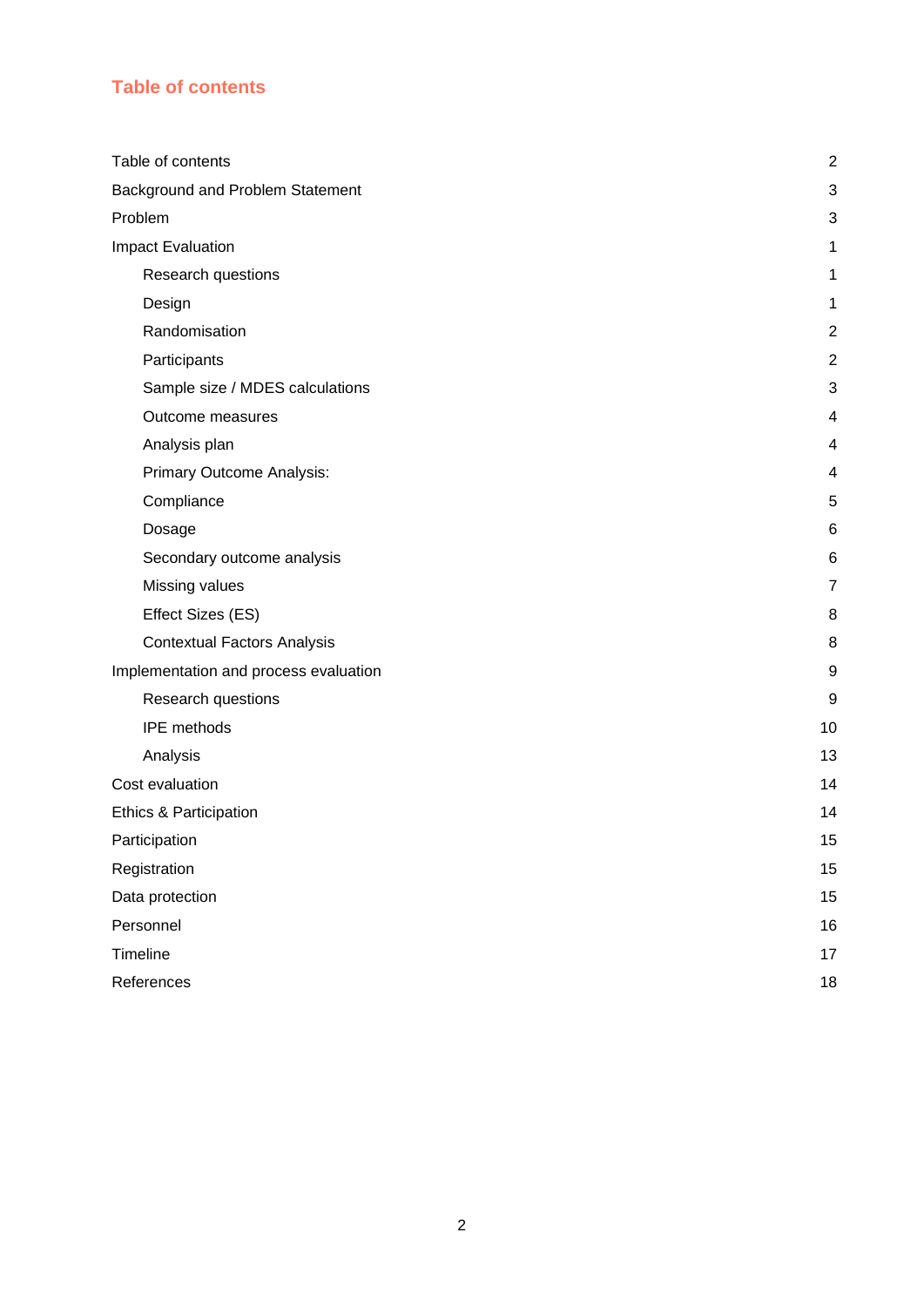## <span id="page-2-0"></span>**Background and Problem Statement**

## <span id="page-2-1"></span>**Problem**

Children who have had a social worker, either because they are or have been looked after, or because they have been identified as a Child in Need (CIN), have significantly lower attainment than their peers. It is therefore crucial to identify effective interventions that close the attainment gap in primary education to stop these pupils falling behind.

Just over half (51%) of Looked After Children (LAC) and CIN (48%) achieve the expected standard in maths at KS2, compared with four-fifths (79%) of non-looked after children (DfE, 2020). They also make less progress than their peers as they grow up (with average Progress 8 scores of -1.23 for LAC and -1.49 for CIN respectively, compared to -0.07 for non-looked after children) resulting in a wider attainment gap at KS4.

## **Theory of change - benefits of tuition**

Previous research has indicated that one-to-one tuition can significantly improve academic attainment and act as a powerful educational tool.The Education Endowment Foundation (EEF) reports that one-to-one tuition can be highly effective, delivering, on average, five additional months' progress (EEF, 2020).

#### **Theory of change - challenges of tuition as a tool close the attainment gap**

However, one-to-one tuition is typically expensive and therefore not a realistic prospect for many pupils. In particular, disadvantaged pupils whose families have lower incomes are less likely to be able to access this form of tuition. This may in turn lead to disadvantaged pupils making less progress with their education compared to non-disadvantaged pupils for whom oneto-one tuition is more likely to be a possibility if needed. Over time, this can therefore lead to a widening of the attainment gap for disadvantaged pupils.

The cost and supply of tutors also makes tuition very hard for schools to use effectively. Research and best practice suggests that tuition should be directed by teachers to reinforce class teaching strategies to ensure the greatest academic benefit for each tutored pupil. Achieving this effectively across multiple students can add to the already high workload of teachers.

#### **What is AMT?**

The aim of the Affordable Maths Tuition (AMT) programme is to reduce the maths attainment gap for disadvantaged pupils, by recruiting and training specialist maths tutor in India and Sri Lanka to make online one-to-one tuition more affordable and accessible to children in English state schools. Importantly, the programme is specifically designed to make it easy and accurate for teachers to use online tuition within the school timetable to support their class teaching strategies.

The programme is delivered by Third Space Learning, which has provided tailored online maths tuition to over 60,000 pupils from over 2,000 schools since 2013. 55% of their pupils are eligible for Free School Meals.

#### **Basis for study**

An efficacy trial conducted for the EEF in 2014/15 concluded that pupils made no additional progress relative to their peers after 27 weeks tuition (Torgerson et al., 2016).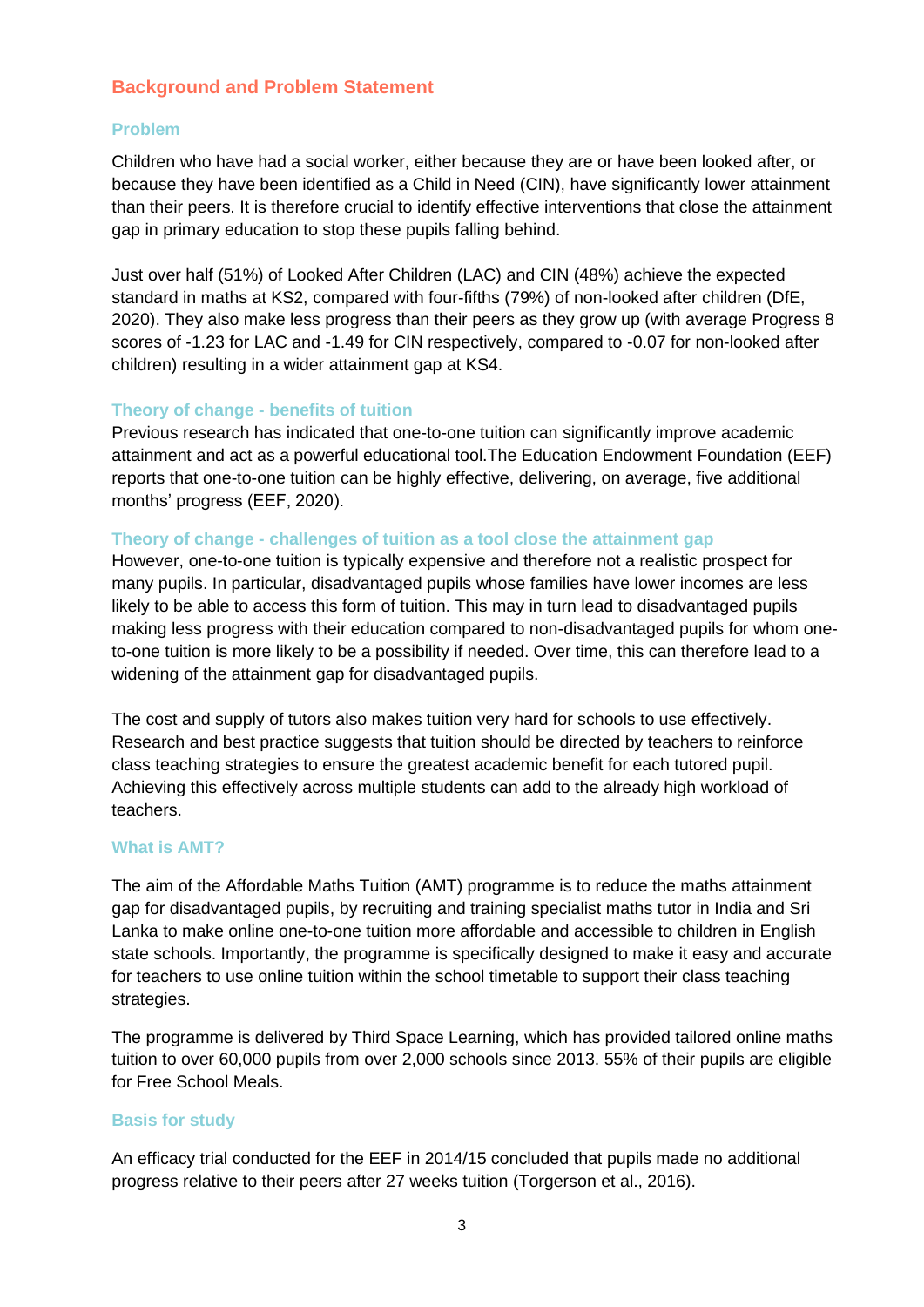However, qualitative analysis highlighted that the majority of schools pointed to 'good or excellent progress' amongst pupils in the trial. Furthermore, re-analysis by What Works for Children's Social Care (WWCSC) found that, on average, pupils who have had a social worker who received AMT made three additional months progress relative to those who did not receive AMT (Sanders et al., 2020). The original study was not powered to detect an effect on this subgroup, making the analysis exploratory.

This evaluation aims to explore if scaling-up AMT is effective in improving maths attainment for children who have had a social worker.

#### **How does AMT work?**

The AMT programme aims to overcome the barriers to schools accessing one-to-one tuition, helping them to target the academic and social need that underpins the maths attainment gap in a format that is teacher-led; using one-to-one lessons to target learning gaps as they arise in class and thus reinforce class teaching strategies.

The one-to-one tuition takes place exclusively online. Online tuition lessons are scheduled within the school timetable with pupils accessing the online tuition at school, though most often not during maths lessons.<sup>1</sup>

Teachers are able to select the topic for each tutoring session, either manually or by selecting a curriculum strand for an online diagnostic assessment that the pupil sits at the beginning of the programme. The results of this assessment are then used to develop a personalised lesson plan for that pupil that the teacher is able to track. AMT has developed an online curriculum of over 400 lesson plans, covering mathematical content across KS1 and KS2, helping to ensure quality, structure and transparency for all tutoring lessons.

Pupils are provided with a headset along with a microphone to enable them to talk with their tutor within a secure virtual classroom. Both tutor and pupil also have access to a shared virtual whiteboard, which includes tools that enable the pupil to engage with the lesson's material, e.g. to answer questions or annotate content.

All AMT tutors are STEM graduates based in Sri Lanka and India who have been recruited and trained by Third Space Learning's Academic Centres in the region, to provide online tuition to pupils who live in the UK. Each tutor completes police and background checks, and undergoes a full-time three week training programme, supplemented by weekly development from a dedicated academic team manager. Every session is recorded for performance and safeguarding purposes.

Pupils receive one weekly 45-minute tutoring lesson. Each pupil is allocated to one tutor with all tutoring lessons taking place with this tutor. Lessons also take place at the same time each week for each pupil.

Schools each have their own online account with Third Space Learning, with teachers being given their own academic profile. Through this profile, the teacher can engage with the tutor and select the content of the pupil's lesson for the following week.

<sup>&</sup>lt;sup>1</sup> For some pupils, the online tuition lessons can be accessed after school upon agreement with their tutors.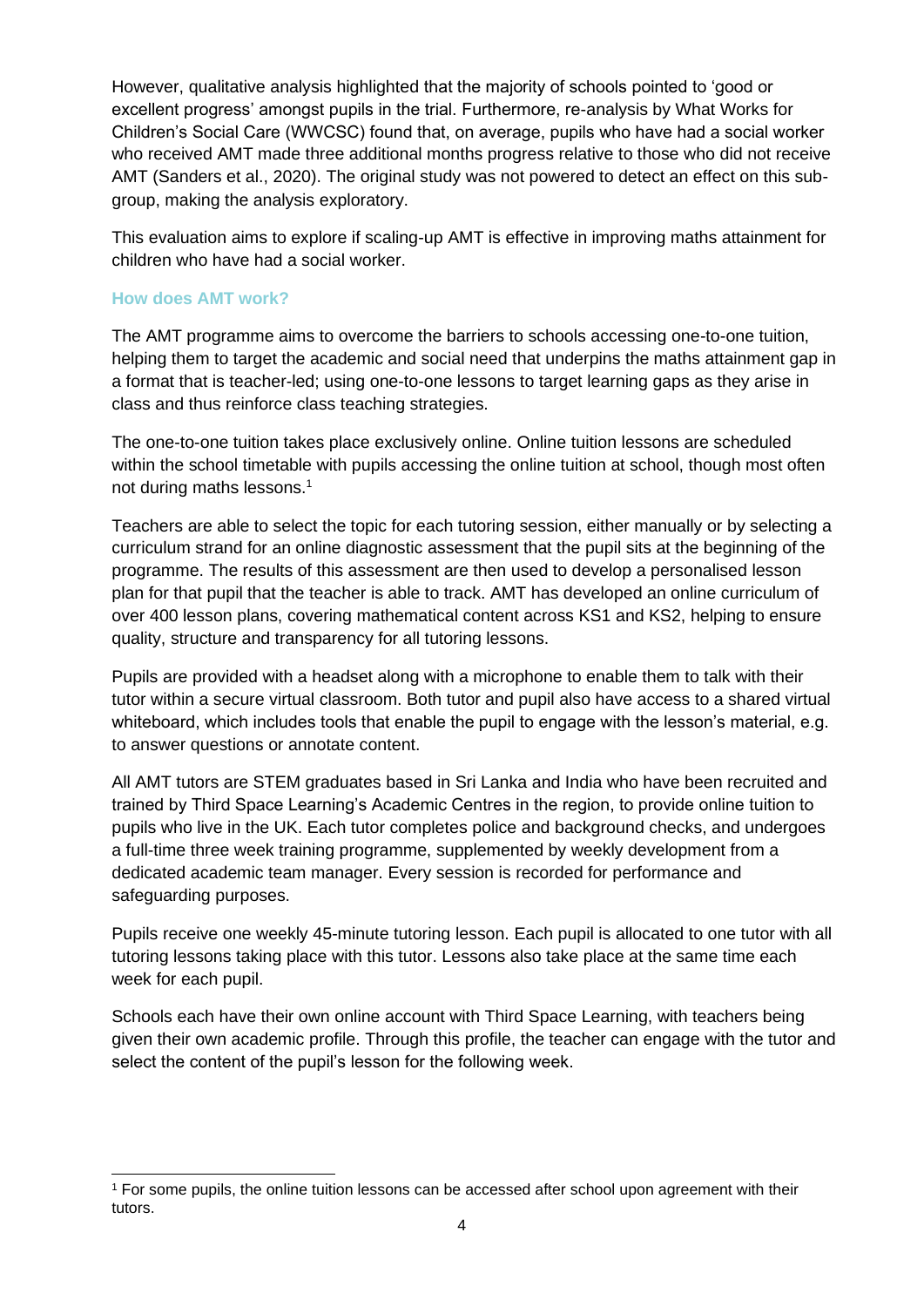Furthermore, following each session, the online tutor provides session feedback to the pupil's teacher, allowing them to incorporate the feedback in their own teaching of the pupil and to guide them in selecting the following week's tailored session content.

#### **Trial dosage and pandemic context**

The trial was launched in July 2020, in the midst of unprecedented disruption to schools from the pandemic lockdown.

There is now a serious risk of the attainment gap further widening, thus reinforcing the need to trial new methods of closing the attainment gap, and hence our desire to persevere with the trial.

However, it is worth noting the material impact lockdown and school closure has had on the design and scope of the trial.

- The target for recruitment was 2,400 pupils (1,200 intervention; 1,200 control), but only 855 were recruited (425 intervention; 430 control).
- Dosage was intended to be 28 sessions, but most pupils are likely to receive less than 16.
- The timing of the trial and the impact of lockdown for schools in both summer term and the start of Autumn resulted in significant disruption to the normal on-boarding of pupils. This impacted on the attendance and experience of pupil's initial assessment and first sessions.
- The control group is likely to suffer from contamination due to the higher instance of tuition and other catch up investment across the wider pupil body, compared to "business-as-usual" in a typical academic year.

Our expectations are that this will reduce the impact of the intervention, and the measurement of progress versus the control group.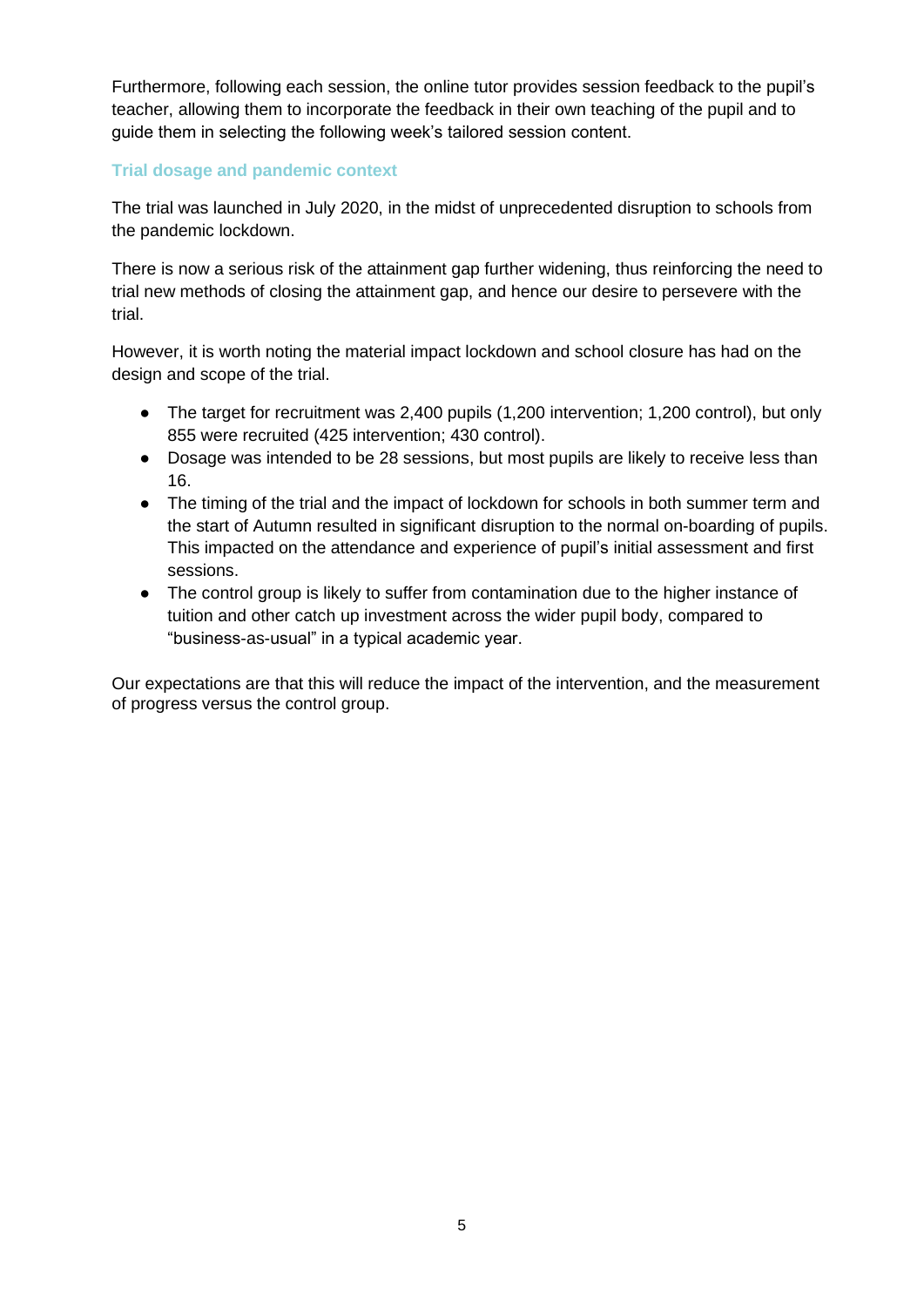

## **Trial Evaluation Protocol Signs of potential: Affordable Maths Tuition Evaluator: NatCen Social Research Principal investigators: Julia Griggs and Robert Wishart**

#### **Logic model**

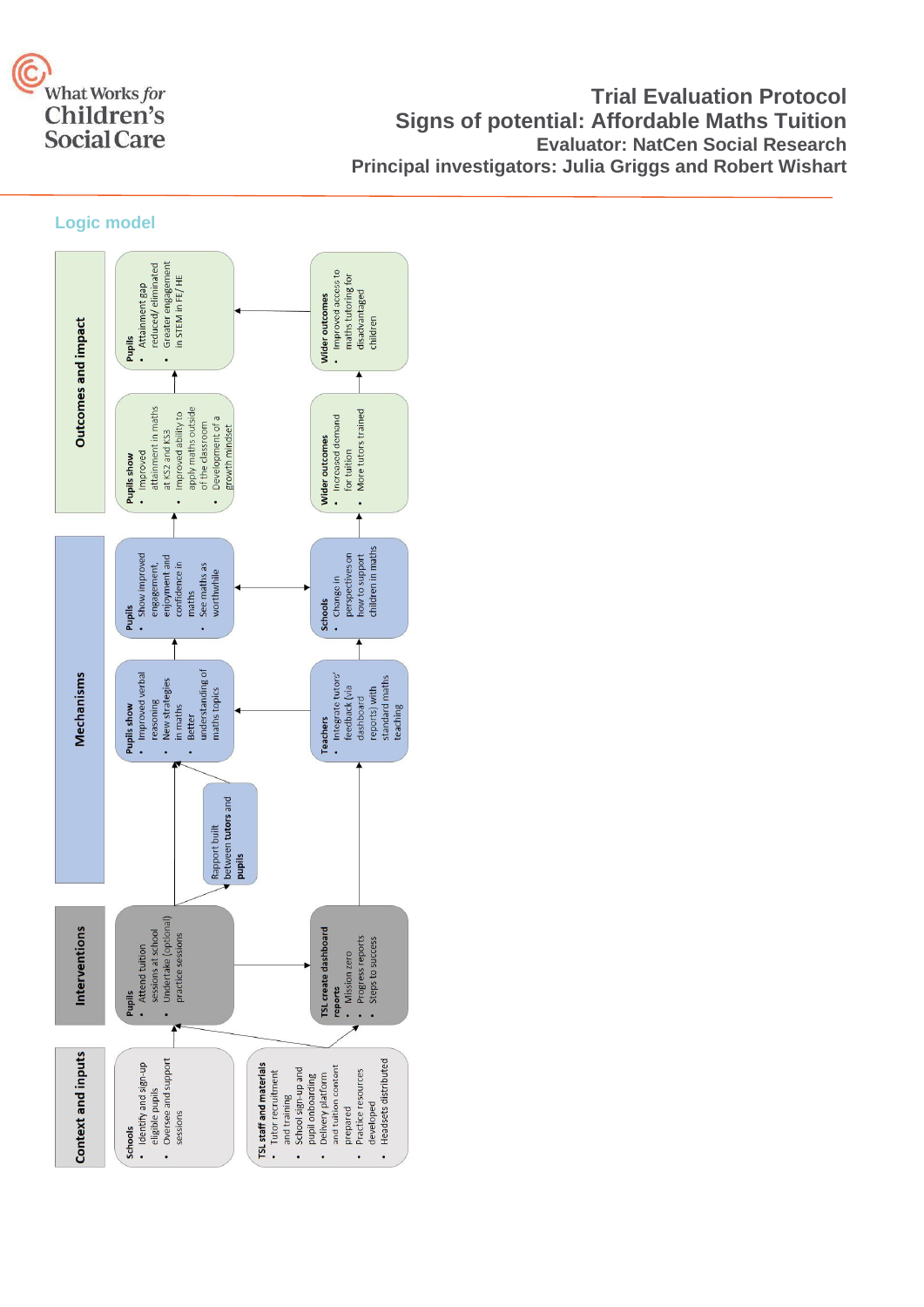# What Works for Children's **Social Care**

## <span id="page-6-0"></span>**Impact Evaluation**

#### <span id="page-6-1"></span>**Research questions**

#### Primary research question

• RQ1. What is the impact of *Affordable Maths Tuition* on children who have had a social worker on Key Stage 2 maths attainment?

Secondary research question

• RQ2. What is the impact of *Affordable Maths Tuition* on children who have had a social worker on maths anxiety in mathematical tasks?

#### <span id="page-6-2"></span>**Design**

The evaluation is a two-armed randomised controlled trial with 855 pupils (in 235 schools and 53 Local Authorities). Participants will be assigned to receive AMT (intervention) or business as usual (control).

Following WWCSC statistical guidance, randomisation should be preferred at the lowest level possible for a given intervention. Thus, randomisation will occur at the child level, with children allocated to the intervention or to a 'business-as-usual' control group. To account for any differences between areas, stratification will occur at the level of Local Authority. School level stratification is impractical as we anticipate primary schools may have as few as one eligible pupil for the evaluation. LA stratification will ensure that there are roughly equal numbers of children within each Local Area in control and intervention groups. This method of evaluation will also enable the comparison of smaller effect sizes compared to what would be possible if randomisation were to occur at the school level.

The primary outcome will be Key Stage 2 maths attainment. Maths attainment at the end of intervention will be assessed using pupils' marks in KS2 maths as recorded in the National Pupil Database (NPD). The evaluation will also incorporate Key Stage 1 maths attainment as a baseline measure of maths attainment. Attainment will be assessed for all participating pupils.

The evaluation will also explore changes to pupils' confidence/anxiety in their own mathematical ability. This will be assessed using the Modified Abbreviated Maths Anxiety Scale (mAMAs). This will be issued at the end of the 2020/21 academic year after the intervention has ended. For this measure, a baseline assessment will not be included due to timeline impracticalities in arranging a baseline measure in addition to organising enumeration and randomisation before the intervention is due to begin. However, KS1 maths attainment, which is readily available in the NPD, could be predictive of maths anxiety (Smith, 2004). We therefore include KS1 maths attainment as a covariate in the secondary analysis. It is difficult for us to assume the power of the association between KS1 maths attainment and maths anxiety as we are unaware of any existing literature that could be used as an estimate.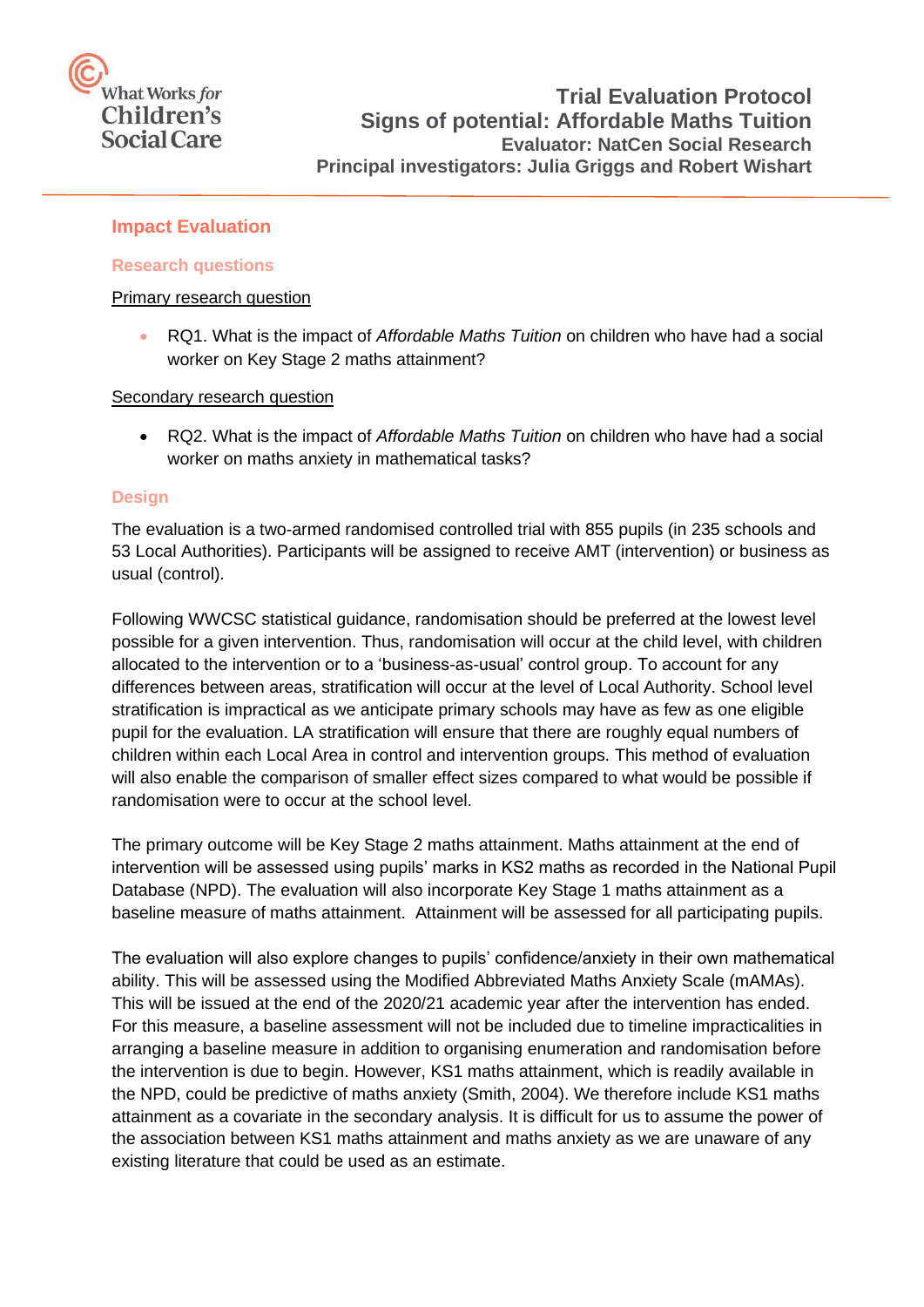| Table 1 Study design                               |                                   |                                                     |  |
|----------------------------------------------------|-----------------------------------|-----------------------------------------------------|--|
| Trial type and number of arms                      |                                   | Two-armed randomised controlled trial               |  |
| Unit of randomisation                              |                                   | Child                                               |  |
| <b>Stratification variables</b><br>(if applicable) |                                   | <b>Local Authority</b>                              |  |
| <b>Primary</b><br>outcome                          | Variable                          | Key Stage 2 maths attainment                        |  |
|                                                    | measure<br>(instrument, scale)    | Key Stage 2 maths mark [KS2_MATMRK]                 |  |
| Secondary                                          | variable(s)                       | Maths anxiety                                       |  |
| outcome(s)                                         | measure(s)<br>(instrument, scale) | Modified Abbreviated Maths Anxiety Scale<br>(mAMAs) |  |

## <span id="page-7-0"></span>**Randomisation**

Randomisation will occur at the child level, with children allocated to the intervention or to a 'business-as-usual' control group, blocked by the local authority (LA). Blocking ensures that there are both intervention and control cases within each block. We anticipate primary schools may have as few as one eligible pupil for the evaluation and therefore expect blocking by school to be impractical. However, blocking by LA should ensure a good spread of cases across areas, supporting the generalisability of the trial findings.

Randomisation will be conducted in Stata 16 SE by an independent analyst, blinded to the identity of LAs and pupils. Randomisation will take place in October, after the developer has completed the recruitment process and pupils have been enumerated. Intervention delivery can begin after the October half-term.

To facilitate intervention delivery, randomisation will be conducted in four batches whilst recruitment is ongoing:

- Batch one: all pupils recruited by  $4<sup>th</sup>$  October
- Batch two: all pupils recruited between  $5<sup>th</sup>$  and  $11<sup>th</sup>$  October
- $\bullet$  Batch three: all pupils recruited between 19<sup>th</sup> and 23<sup>rd</sup> October
- Batch four: all pupils recruited between  $2^{nd}$  and  $6^{th}$  November
- Batch five: all pupils recruited between  $7<sup>th</sup>$  and  $10<sup>th</sup>$  November

#### <span id="page-7-1"></span>**Participants**

Eligible participants will be children in year 6 during the 2020/21 academic year who have been Children in Need, subject to a Child Protection Plan, subject to a Special Guardianship Order and/or Looked After in the past six years. Participating schools hold the relevant information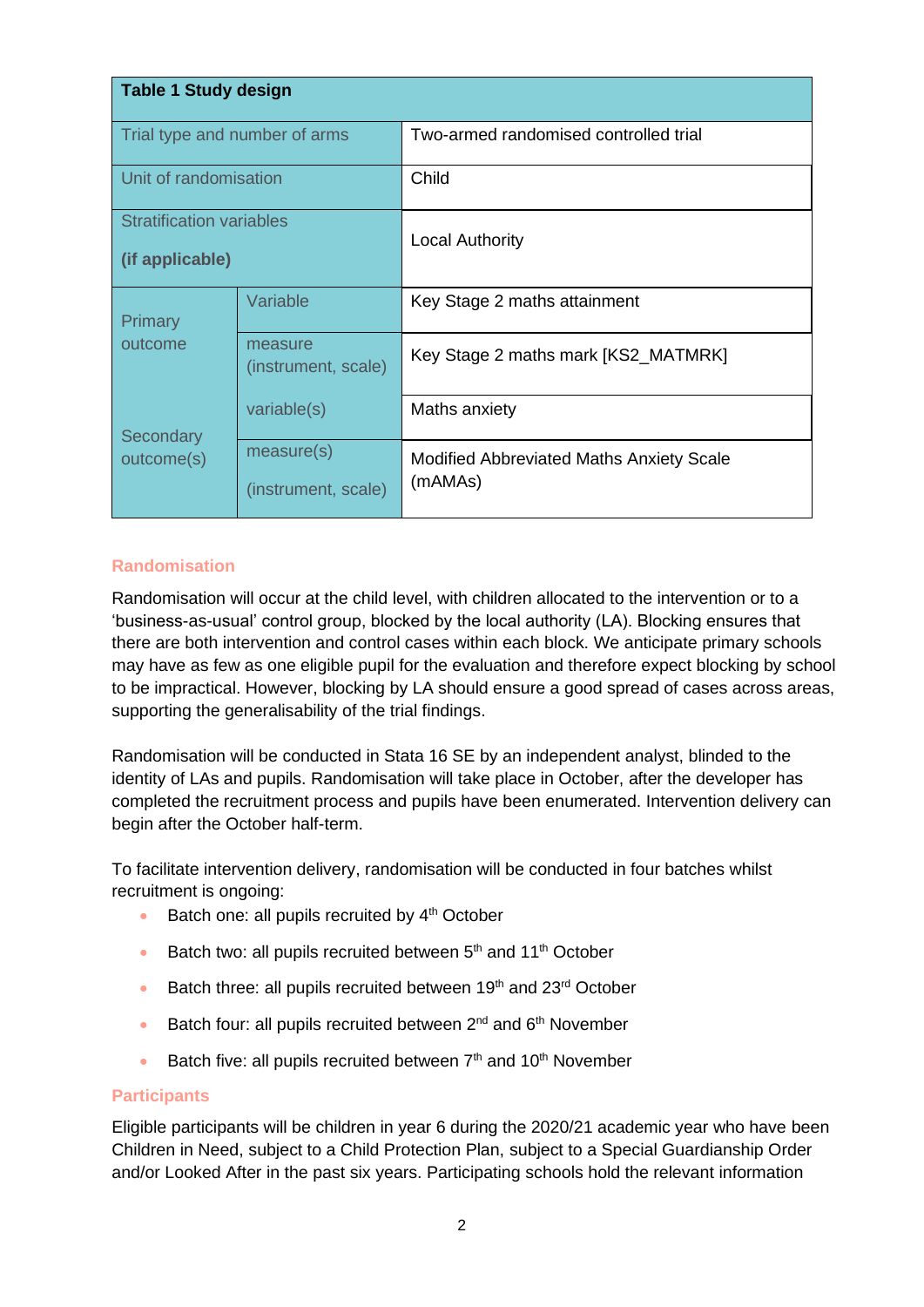internally that can be used to identify eligible pupils. Participants will therefore be identified and recruited directly through their schools.

All primary schools within any Local Authority in England will be eligible to take part. As the tuition will be delivered online, there are no additional eligibility requirements for which LAs can participate (other than being within England).

Third Space Learning will lead on recruitment by liaising with LAs and Virtual School Heads (VSHs) within LAs. VSHs are in charge of promoting the educational achievement of all the children looked after by the LA they work for and are therefore well placed to approach individual schools on behalf of Third Space Learning for the purposes of recruitment. Additionally, Third Space Learning will be hosting webinars in September 2020 with eligible schools to encourage recruitment.

#### <span id="page-8-0"></span>**Sample size / MDES calculations**

The evaluation is designed as a two-armed randomised controlled efficacy trial blocked at the local authority level (Level 2) involving 53 local authorities.

| Table 2 Minimum detectable effect size calculation |                                  | <b>MDES</b><br>(Proportion of<br>a Standard<br><b>Deviation)</b> |
|----------------------------------------------------|----------------------------------|------------------------------------------------------------------|
| <b>MDES</b>                                        |                                  | 0.121                                                            |
|                                                    | Child (Level 1)                  | 0.60                                                             |
| <b>Baseline/Endline correlations</b>               | Family                           | n/a                                                              |
|                                                    | <b>Local Authority (Level 2)</b> | n/a                                                              |
|                                                    | Family                           | n/a                                                              |
| <b>Intracluster correlations (ICCs)</b>            | <b>Social Worker</b>             | n/a                                                              |
|                                                    | <b>Local Authority</b>           | n/a                                                              |
| <b>Alpha</b>                                       |                                  | 0.05                                                             |
| <b>Power</b>                                       |                                  | 0.80                                                             |
| <b>One-sided or two-sided?</b>                     |                                  | $\overline{2}$                                                   |
| <b>Level of intervention clustering</b>            |                                  | Child (Level 1)                                                  |
| <b>Average cluster size</b>                        |                                  | 1                                                                |
|                                                    | Intervention                     | 425                                                              |
| <b>Sample Size (children)</b>                      | Control                          | 430                                                              |
|                                                    | <b>Total</b>                     | 855                                                              |
|                                                    | Intervention                     | n/a                                                              |
| <b>Sample Size (families)</b>                      | Control                          | n/a                                                              |
|                                                    | <b>Total</b>                     | n/a                                                              |
| <b>Sample Size (Local Authority)</b>               | Intervention                     | 53                                                               |
|                                                    | Control                          | 53                                                               |
|                                                    | <b>Total</b>                     | 53                                                               |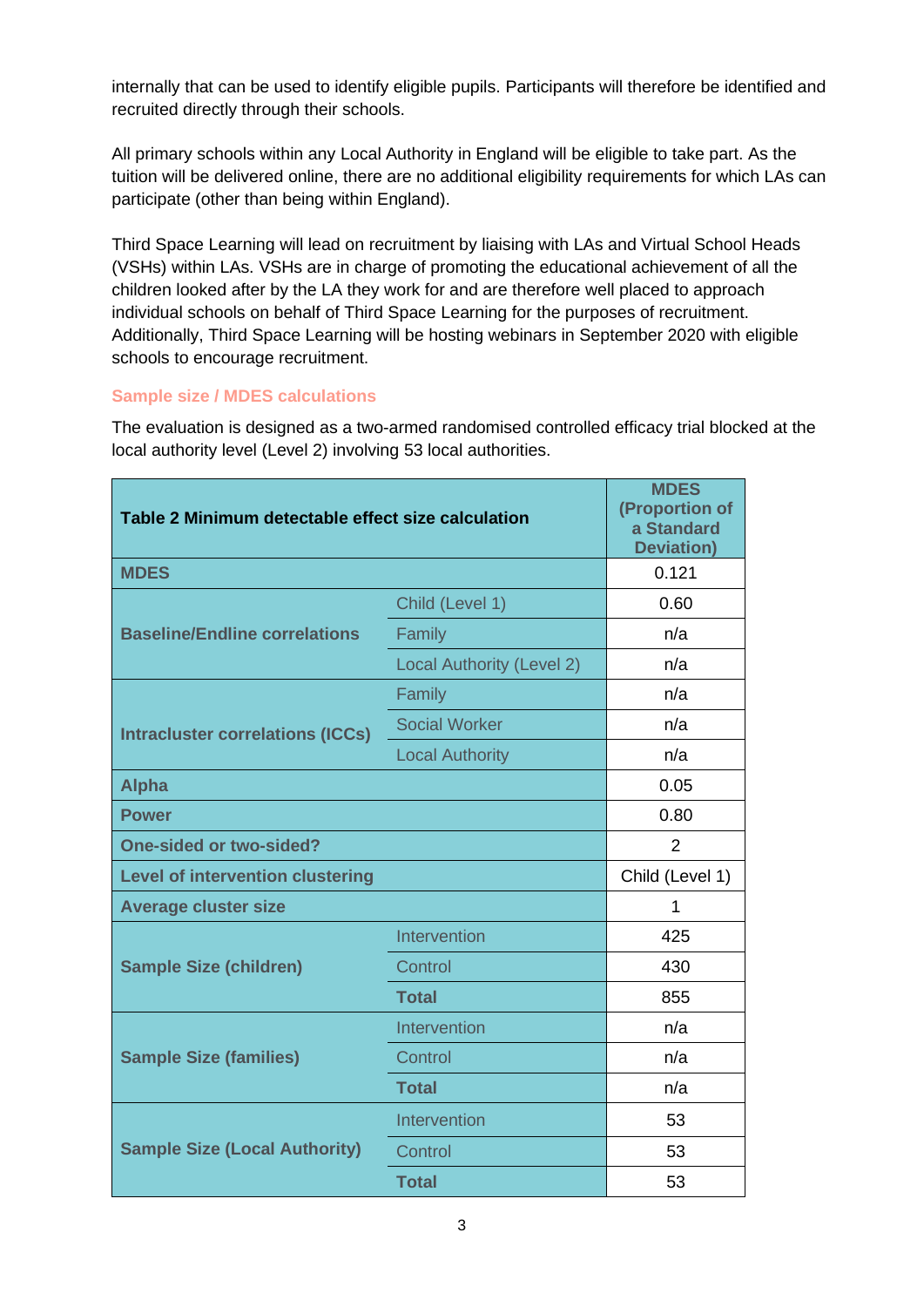The power calculations are informed by the trial design and were estimated using the PowerUp! tool (Dong and Maynard, 2013). Power calculations were estimated using the "2.2 BIRA2\_1f" tab, which uses the appropriate power calculation formulae for a study with this design and we therefore do not account for clustering in the power calculations.

For the power analysis, we assume:

- A pre- and post-test correlation in attainment of 0.60. Prior attainment is included as it reduces variance in the outcome, increasing statistical power. This is informed by the EEF efficacy trial of AMT (Torgerson et al., 2016) and our recent evaluation of the Same Day Intervention (Davies et al., forthcoming).
- A type one error rate of 0.05
- A type two error rate of 0.20 (80% statistical power)
- A two-tailed significance test

We expect minimal attrition as the outcome and baseline data are sourced from the NPD.

#### <span id="page-9-0"></span>**Outcome measures**

#### **Primary outcome**

The primary outcome will be pupils' KS2 maths attainment, recorded in the National Pupil Database (NPD) in June 2021. KS2 maths attainment was chosen as an appropriate outcome as it measures dimensions of math attainment that are closely linked to those addressed by the Affordable Maths Tuition programme. In addition, this measure was used in the efficacy trial conducted for EEF (Torgerson et al., 2016). KS2 math attainment is a continuous measure [KS2\_MATMRK]. KS2\_MATMRK raw score is derived by summing the scores on three KS2 maths assessments: Paper 1 (arithmetic, scored 0-40); Paper 2 (reasoning 1, scored 0-35) and Paper 3 (reasoning 2, scored 0-35), scored between 0 – 110. Baseline attainment will be assessed using KS1 maths grade, a categorical measure of attainment also recorded in the NPD [KS1\_MATH\_OUTCOME].

#### **Secondary outcome**

Confidence in maths will be measured by assessing pupils' anxiety when faced with a mathematical problem. This is known as 'maths anxiety'. [The Maths Anxiety Trust](http://mathsanxietytrust.com/) define maths anxiety as "a negative emotional reaction to mathematics, leading to varying degrees of helplessness, panic and mental disorganisation that arises among some people when faced with a mathematical problem". Maths anxiety will be assessed using the Abbreviated Maths Anxiety Scale (mAMAS). mAMAS is a nine-item self-report questionnaire using a Likert scale from one (low anxiety) to five (high anxiety), leading to an overall score of 9 to 45. It has been psychometrically tested with British pupils aged 8 to 13, with high reliability (Cronbach Alpha: 0.85, Carey et al., 2017). We will collect this data using an online pupil survey conducted postintervention at the end of the 2020/21 academic year.

## <span id="page-9-1"></span>**Analysis plan**

#### <span id="page-9-2"></span>*Primary Outcome Analysis:*

The evaluation of the Affordable Maths Tuition programme aims to estimate the impact of the programme on KS2 maths attainment of Year 6 pupils in England, using an intention-to-treat approach. The trial is designed as a multi-site two-armed randomised efficacy trial with random allocation at the individual level, blocked by local authority.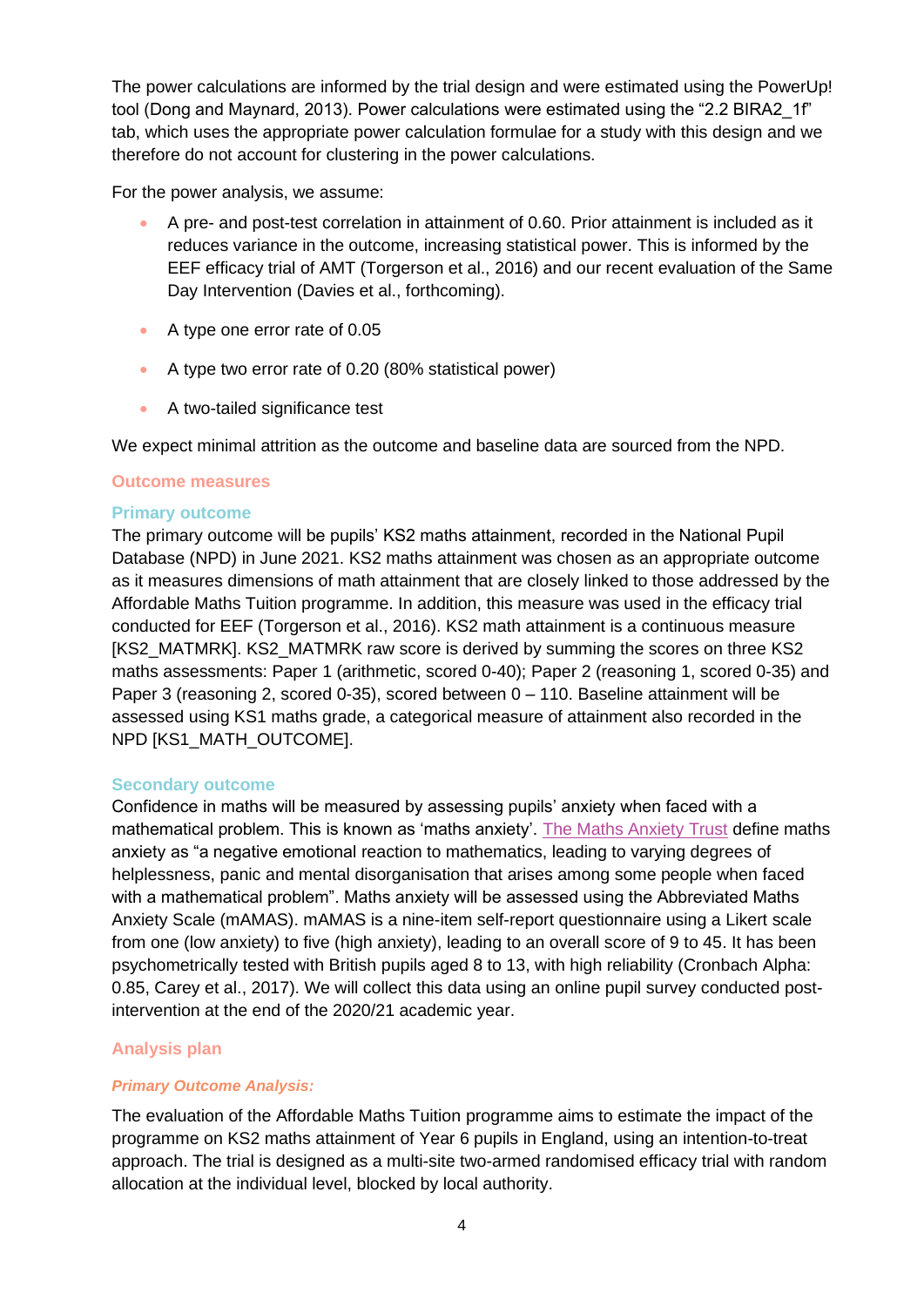There are three levels of clustering in this trial: pupils (level one), nested in schools (level two) and within LAs (level three). Clustering of pupils within schools will be accounted for with fixed effects. A single dummy variable will be used as a fixed effect for pupils that are the only eligible pupil within their school (i.e. these pupils will be grouped together).. Local Authority is used as the blocking variable in randomisation (rather than school), and we control for these with fixed effects.

Following WWCSC statistical analysis guidance for multi-site trials, the primary analysis will be conducted on an intention-to-treat basis using an OLS regression model. The dependent variable will be KS2 maths scores and the independent variables will be: (1) an indicator of allocation (intervention or control), (2) KS1 attainment [KS1\_MATH\_OUTCOME], (3) School fixed effects and (4) Local Authority fixed effects.

The full model notation is as follows:

 $KS2\_MATMRK_{ijk}$  $= \beta_0 + \beta_1$ Intervention<sub>ijk</sub> +  $\beta_2$ KS1\_MATH\_OUTCOME<sub>ijk</sub> +  $\beta_3$ School<sub>j</sub>  $+ \beta_4$  Local Authority<sub>k</sub> +  $u_{ijk}$ 

Where children (i) are nested within schools (j) within local authorities (k). The error term is represented by  $u_{ijk}$ . Robust (Huber-White) standard errors will be estimated to account for heteroscedasticity. Following WWCSC statistical analysis guidance (WWCSC, 2019), the effect estimate will be presented as a *Glass' Delta (∆)* effect size, using 95% confidence intervals. Full effect size formulae are presented in the Effect Size Estimation section.

## <span id="page-10-0"></span>**Compliance**

We will also estimate the Complier Average Causal Effect (CACE) as we expect some noncompliance if the intervention were to be offered in a real-world scenario. This estimation will not be part of the primary analysis we will conduct, but it will be in place to assess the degree of non-compliance with the programme.

The evaluation design aimed to recruit, randomise and set-up tuition for pupil allocated to the intervention by the end of September 2020. This would give pupils a real-world experience of Third Space Learning with a total of 26 sessions. The minimum advised sessions is 16. In practice, recruitment and randomisation took longer than expected. Consequently, it is likely that many pupils will receive fewer than 16 tuition sessions.

We will consider a pupil to be compliant if:

- They have completed 'Mission Zero' the initial diagnostic assessment;
- They have attended sixteen or more of all tuition sessions; and,
- That 80% or more of those attended tuition sessions had acceotable technical set-up, measured by good quality audio.

This data will be collected by TSL and supplied to NatCen and a binary indicator of compliance will be derived, based on these three conditions being satisfied. The individual components will be explored descriptively as part of the IPE.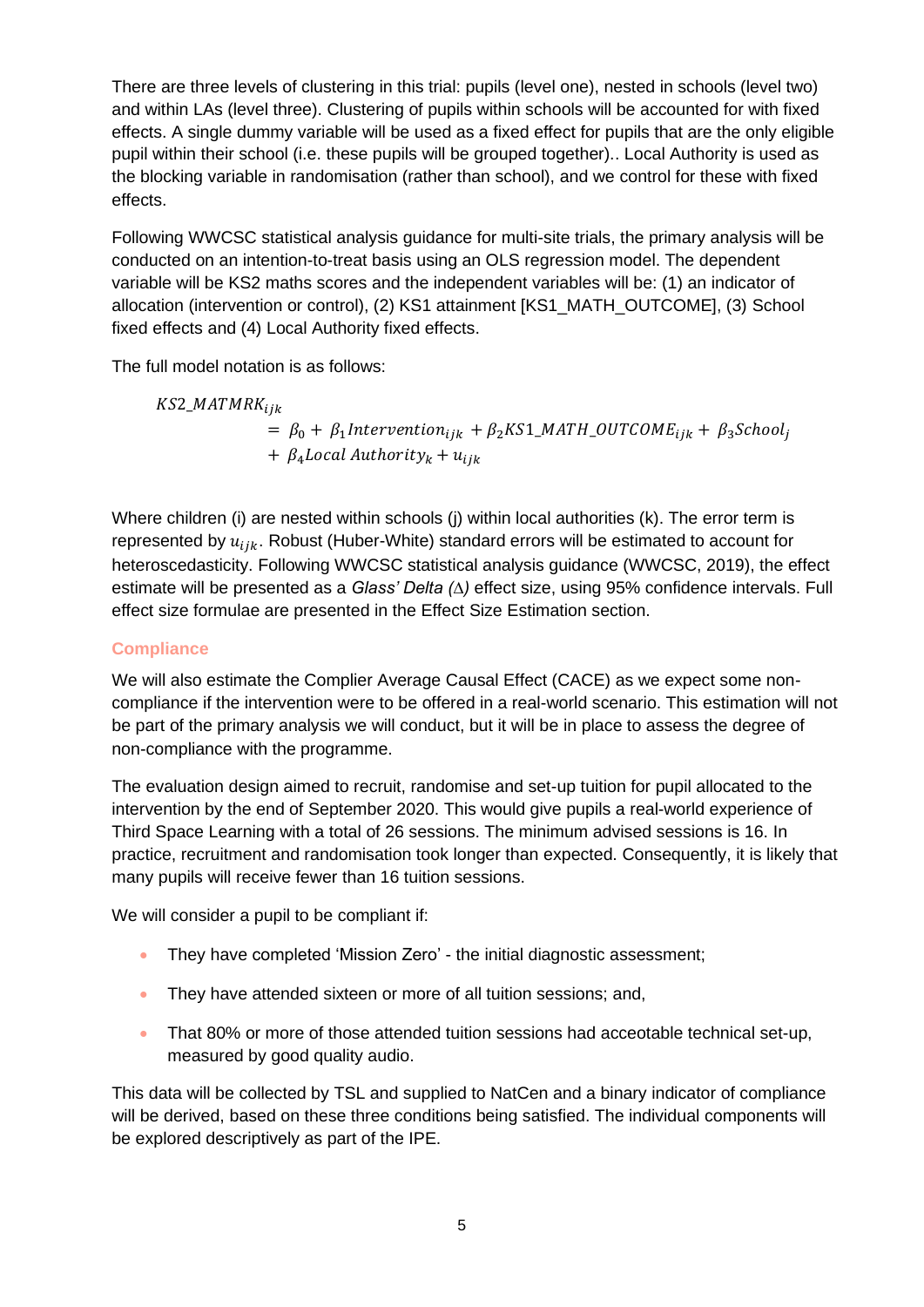We will estimate the Complier Average Causal Effect using the Bloom adjustment (Bloom, 2006). Assuming one-sided non-compliance, this is estimated by dividing the intention-to-treat (ITT) estimate by the proportion of compliers in the intervention group:

$$
CACE = \frac{ITT}{Pr (Compliers)}
$$

#### <span id="page-11-0"></span>**Dosage**

We will also assess the relative importance of the number of sessions attended (dosage). The number of sessions delivered to pupils in the trial will vary based on a number of factors, such as the date they were randomised (and subsequently onboarded) as well as their own attendance to sessions. It is worth noting that pupils randomised in the final batch will only be able to attend a maximum of twelve tuition sessions before sitting their SATs and this is lower than typical delivery of AMT. In some rare instances, pupils that were already receiving AMT were randomised (as their receipt of tuition was unknown at the point of randomisation) and these pupils will also have higher dosage relative to their peers. We will assess the impact of AMT for pupils that have had:

- Fewer than twelve tuition sessions;
- Twelve or more tuition sessions, but less than sixteen tuition sessions; and,
- Sixteen or more sessions.

We will assess dosage using instrumental-variables, two-staged least squares regression to estimate the Average Causal Response with Variable Treatment Intensity (Angrist and Pischke, p181, 2009). The first stage equation is as follows:

$$
Dosage_{ij} = \alpha + \beta_1 Treatij + \varepsilon_{ij}
$$

The predicted values of dosage  $\widehat{Doseg}e$ , will then be used in the estimation of the second stage model, as follows:

$$
Y_{ij} = \alpha + \beta_1 Treat_j + \beta_2 \widehat{Dosage}_j + \beta_3 KS1\_MATH\_OUTCOME_{ij} + \beta_4 Local Authority_{ijk} + \omega_{ij}
$$

#### <span id="page-11-1"></span>*Secondary outcome analysis*

The secondary analysis will use a similar specification to the primary analysis. The dependent variable will be the mAMAS score at endline, with independent variables for random allocation, fixed effects for schools and LAs.

The model will take the following form:

 $MathsAnxiety_{ijk}$  $= \beta_0 + \beta_1$ Intervention<sub>ijk</sub> +  $\beta_2$ KS1\_MATH\_OUTCOME<sub>ijk</sub> +  $\beta_3$ School<sub>j</sub>  $+ \beta_4$  Local Authority<sub>k</sub> +  $u_{ijk}$ 

Where children (i) are nested within schools (j) within local authorities (k). The error terms is represented by  $u_{iik}$ . Robust (Huber-White) standard errors will be estimated to account for heteroscedasticity. Following WWCSC statistical analysis guidance (WWCSC, 2019), the effect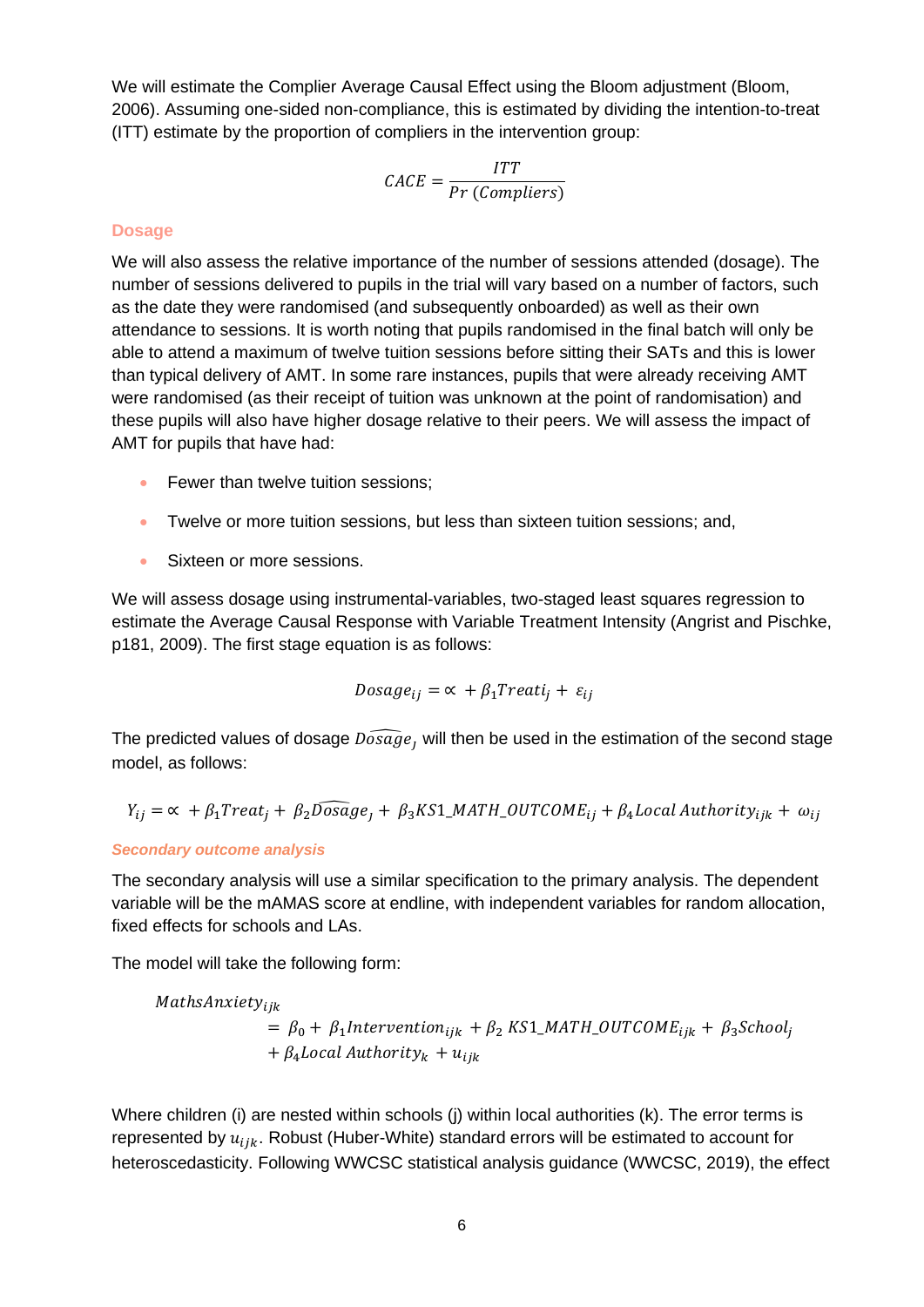estimate will be presented as a *Glass' Delta (∆)* effect size, using 95% confidence intervals. Full effect size formulae are presented in the Effect Size Estimation section.

### <span id="page-12-0"></span>**Missing values**

We will consider missing data analysis for both the primary and secondary outcome. As we are using administrative data for the primary outcome analysis, we do not expect large proportions of missing outcome or covariate data. We expect missing data could arise in two scenarios; 1) if pupil data cannot be linked to the NPD, and 2) if NPD data has missing outcome or covariate data. We are collecting at least five pupil and school identifiers to minimise the risk of losing pupil observations during the data linkage process. Based on our prior experience of NPD data we also expect the proportion of missing data to be low (less than five percent).

The secondary outcome will be collected using an online pupil survey and consequently there is a greater risk of missing data. Missing data may arise from 1) survey non-response and 2) linking collected survey data with the NPD and other trial data. The online survey will use unique access codes for pupils, to minimise the risk of missing data. It is also possible covariate data (namely KS1 maths attainment sourced from the NPD) may also be missing.

If lower than five percent of the intention-to-treat sample are missing the primary or secondary outcome, a complete case analysis will be estimated, as we would expect this to yield unbiased estimates of all coefficients including the treatment variable for the full sample. If less than five percent of the intention to treat sample are missing covariate data, we will use the missing indicator method to account for missing data.

If greater than five percent of the intention-to-treat sample are missing the primary or secondary outcome it is likely that missingness may impact the results of the evaluation. As a first step, we will assess patterns of missing data can be predicted using observed characteristics using a 'drop-out' model. The dependent variable (primary or secondary outcome) will be a binary indicator of whether the observation is missing outcome or covariate data, with all available covariates included as independent variables.

If these models find statistically significant associations (a p-value less than 0.05) between observed characteristics and the dependent variable, we will assume that data is missing at random (MAR) and conduct multiple imputation.<sup>2</sup> Multiple imputation by chained equations (MICE) will be conducted in Stata 16.1 using the *mi* suite of commands to impute missing outcome and covariate data. The first 200 observations will not be used ('burn in') to ensure that a stable distribution has been reached. In total, 75 datasets will be imputed. The imputed values will be used in the matching model by using the *mi estimate* command.

If there are no statistically significant associations with observed characteristics, we will assume that data is missing completely at random (MCAR). If this missing data is solely due to missing covariate data, we will re-estimate the primary analysis without covariates (regressing the outcome on the binary indicator of treatment allocation only), otherwise we will conduct complete case analysis, with missing covariate data accounted for using the missing indicator method..

## **Subgroup analyses**

<sup>&</sup>lt;sup>2</sup> By definition, it is not possible to assess if there are associations with unobserved characteristics. If there were associations with unobserved characteristics, the data would be described as missing not at random (MNAR). In this case, both the primary analysis and multiple imputation would produce biased estimates. A full description of types of missing data and their consequences are available in the WWCSC statistical analysis guidance.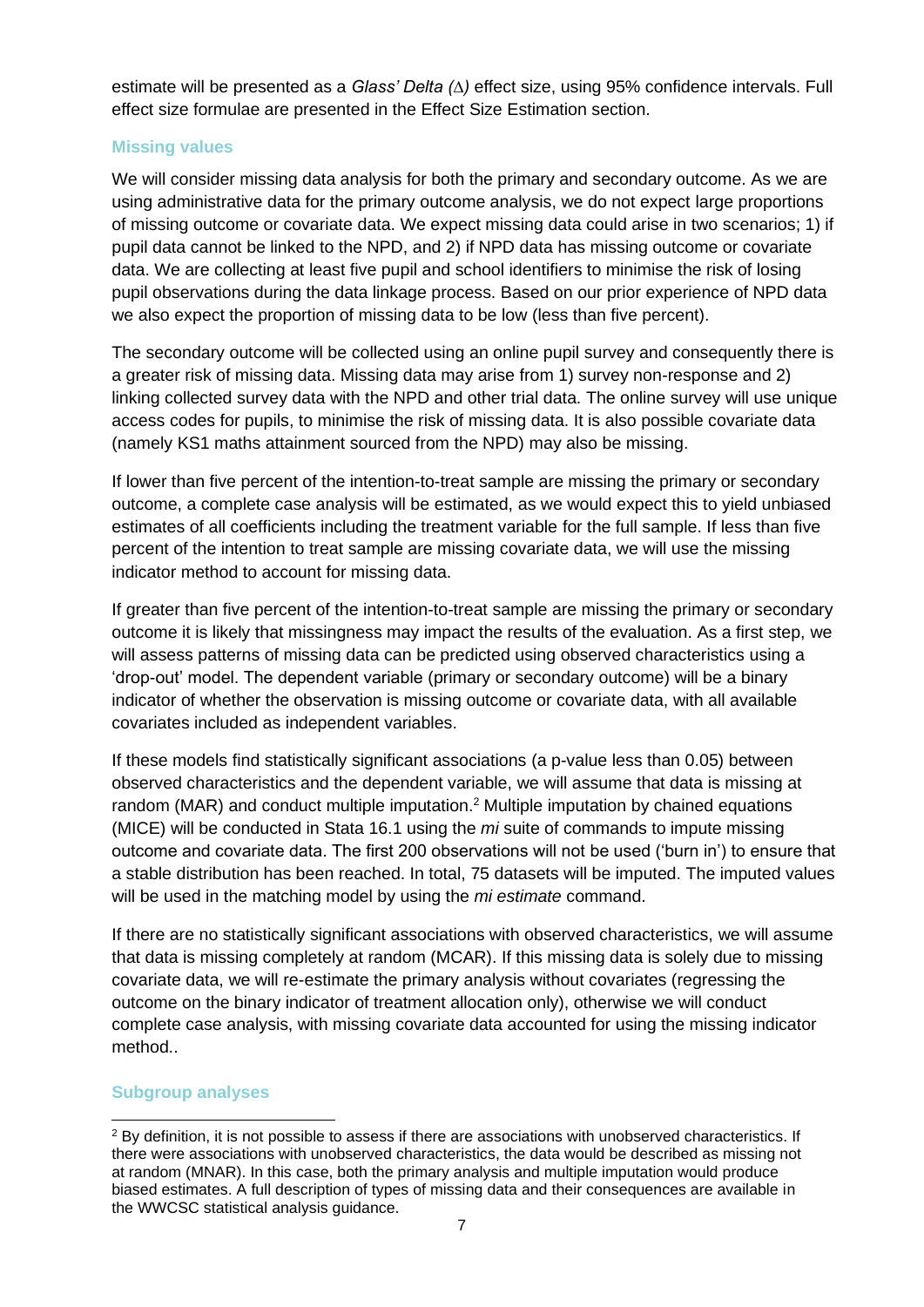We do not plan on conducting subgroup analysis.

#### **Intra-cluster correlations**

We intend to calculate intra-cluster correlation (ICC) coefficients to inform future trials, as we anticipate stratification of trials at a higher than the school level (e.g. Local Authorities) and with similar outcomes (e.g. KS2 maths attainment). To calculate the ICCs , we will run a multilevel model that will include a binary term for treatment allocation as the sole covariate and random effects for Local Authorities.

Following WWCSC statistical quidance, the ICC<sub>s</sub> will be estimated with the post-test estimation command *estat icc* in Stata 16.1 using the following formula:

$$
\rho_{LA} = \frac{\sigma_{BLA}^2}{\sigma_{BLA}^2 + \sigma_{BS}^2 + \sigma_{WS}^2} = \frac{\sigma_{BLA}^2}{\sigma_{WT}^2}
$$

$$
\rho_S = \frac{\sigma_{BS}^2}{\sigma_{BLA}^2 + \sigma_{BS}^2 + \sigma_{WS}^2} = \frac{\sigma_{BS}^2}{\sigma_{WT}^2}
$$

Where  $\sigma_{BLA}^2$ , is the between-LA variance,  $\sigma_{WLA}^2$  is the within-LA variance (between and within school variance use the S subscript). Values of  $\rho$  range from zero to one, where values closer to zero implies that the within-cluster variance is much greater than the between cluster variance.

#### <span id="page-13-0"></span>**Effect Sizes (ES)**

In line with WWCSC guidance, estimates for the primary outcome, KS2 maths score, as well as the secondary outcome, maths anxiety, will be reported as Glass' Delta effect sizes (Smith and Glass, 1977), using the following formula:

$$
\Delta = \frac{Y_t - Y_c}{SD_c}
$$

The observed outcomes in the intervention  $(Y_t)$  and control  $(Y_c)$  groups will be divided by the standard deviation of the control group (SD<sub>c</sub>). The effect size will be estimated using the *esize* command in Stata 16 SE-64.

#### <span id="page-13-1"></span>**Contextual Factors Analysis**

The use of Affordable Maths Tuition by schools for this cohort of pupils is likely to be different to typical delivery. The COVID-19 pandemic has caused significant disruption to schools, and will likely cause further disruption in the 2020-21 academic year. This may include higher than usual pupil and staff absence and remote learning, which may vary from one bubble to the next. Adapations to the delivery of Affordable Maths Tuition may include:

- Sessions being delivered at home, rather than at school
- Sessions at school may not be delivered in a separate, quiet IT room (as is advised by TSL) because of bubbling within classrooms
- Fewer staff may be available to support tuition sessions, which may result in more sessions being missed, and lower dosage overall
- Pupil absence may be higher, also contributing to lower attendance and dosage

To some extent, the complier and dosage analyses will capture some of the likely difference in impact that arises from adaptions to the progamme. Nevertheless, it is unlikely that the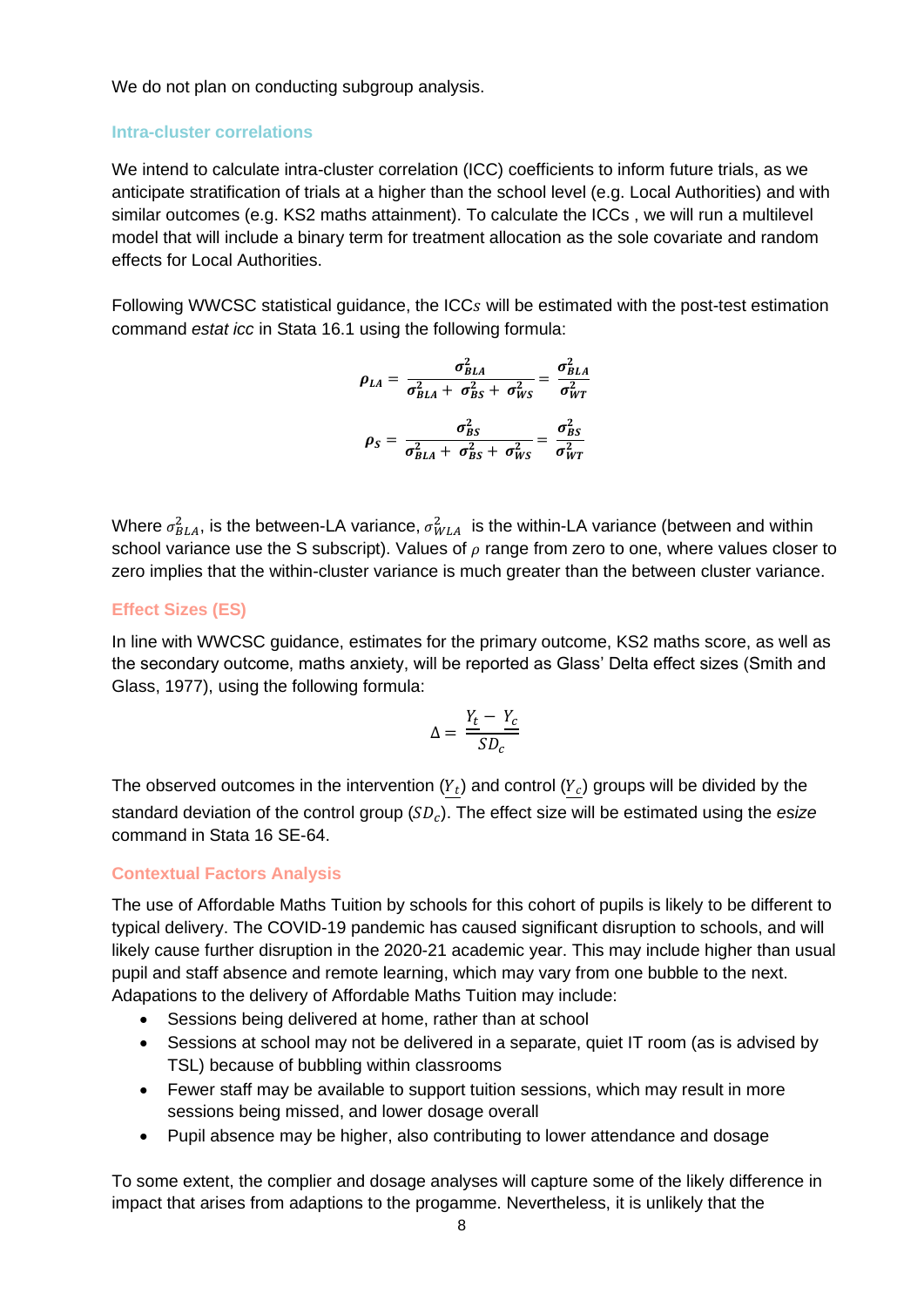quantitative estimates will be able to account fully for the impact of the pandemic on the effectiveness of Affordabel Maths Tuition. The implementation and process evaluation wil assess programme fidelity and adaptations made to the programme in delivery for this cohort of pupils. This information will be used in interpretation of the impact estimates, along with the wider context of COVID-19 and its impacts on education.

Delivery of other tuition programmes and support for pupils may also make it harder to detect an effect. For example, in June 2020 the Department for Education announced a National Tutoring Programme (NTP) as part of their COVID-19 catch-up plan for pupils. All trials run the risk of confounding from other interventions but given the scale of the NTP, it is highly likely to involve children that are part of the AMT trial. There are logistical challenges and ethical concerns about denying the 'business-as-usual' control group access to the NTP. We recommend that these pupils should be able to access the NTP. We also recommend that the intervention group should have access to the NTP, as this will allow us to assess the impact of AMT versus 'business-as-usual' rather than the relative effectiveness of one tutoring programme against another.

We are exploring the possibility of cross-referencing the AMT trial sample against pupils receiving support through NTP. If pupil data on NTP participation is available for all pupils in our sample, we will conduct an additional analysis using an interaction model. This analysis would explore whether receiving NTP tuition affects the impact AMT tuition using an interaction model. As the sample of pupils receiving AMT and NTP are likely to be small, we anticipate that this analysis will have low power. The model has the following notation:

 $KS2$  MATMR $K_{ijk}$  =

 $= \beta_0 + \beta_1$ Intervention<sub>ijk</sub> +  $\beta_2$ KS1\_MATH\_OUTCOME<sub>ijk</sub> +  $\beta_3$ Tuition Partners<sub>iik</sub> +  $\beta_4$ Tuition Partners<sub>iik</sub> \* Intervention<sub>iik</sub> +  $\beta_5$ School<sub>i</sub>  $+ \beta_6$  Local Authority<sub>k</sub> +  $u_{ijk}$ 

The coefficient  $\beta_4$  will be interpreted as the difference between the impact of the intervention for pupils receiving tuition from NTP and the impact of the intervention on pupils who did not receive tuition from NTP.

## <span id="page-14-0"></span>**Implementation and process evaluation**

The purpose of the implementation and process evaluation (IPE) is to explore delivery of the AMT programme. Findings will provide important information in which to contextualise and understand the results of the impact analysis. Specifically, the IPE aims to build a detailed understanding of the intervention and to help explain any identified intervention effects.

The IPE addresses its aims by capturing data (beyond the outcomes explored by the impact analysis) directly from those involved in the delivery of the programme, as well as the recipients. This provides a direct perspective on the delivery of the intervention as well as its perceived effectiveness.

## <span id="page-14-1"></span>**Research questions**

The IPE brings together multiple strands of work including quantitative and qualitative data collection to answer a number of key research questions. These questions are set out in the first column of the table below (grouped by aspect of implementation). The second column details the evaluation activities we will use to address each set of questions.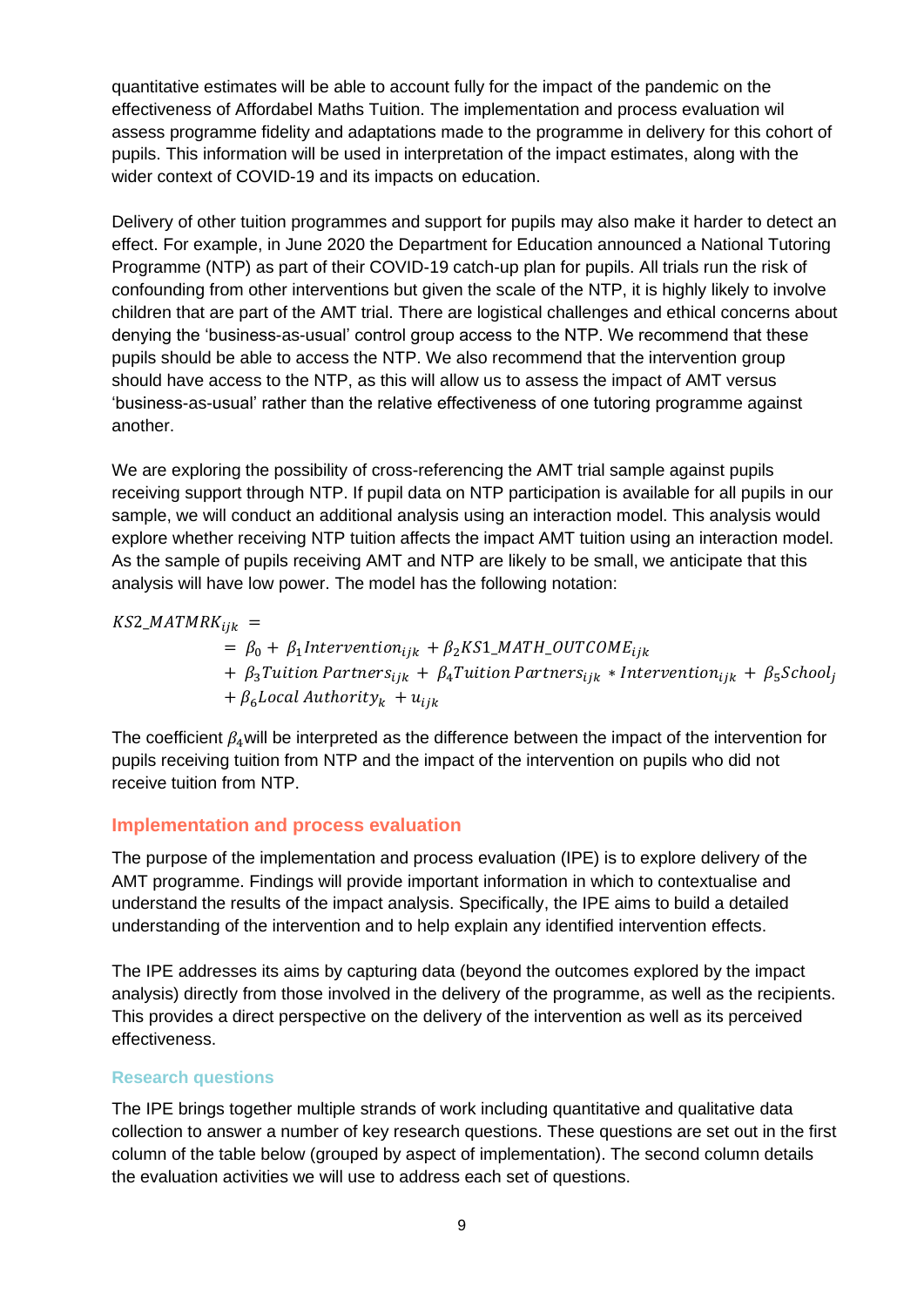| <b>Research questions</b>                                                                                                                                                                                                                                                                                                          | <b>Evaluation activities</b>                                                                                                                                                                                                                                                                      |
|------------------------------------------------------------------------------------------------------------------------------------------------------------------------------------------------------------------------------------------------------------------------------------------------------------------------------------|---------------------------------------------------------------------------------------------------------------------------------------------------------------------------------------------------------------------------------------------------------------------------------------------------|
| Fidelity:<br>How has AMT been implemented in schools?<br>Are schools/ teachers administering the<br>programme as prescribed (i.e. is there<br>intervention fidelity)?<br>Is AMT being delivered consistently by tutors?                                                                                                            | Telephone interviews with maths leads/<br>$\bullet$<br>teachers<br>Follow-up telephone interviews with<br>$\bullet$<br>maths leads/ teachers<br>Observation of tutor training<br>$\bullet$<br>Observation of recorded tuition sessions<br>$\bullet$<br>Online interviews with tutors<br>$\bullet$ |
| Programme differentiation:<br>What types of 'business as usual' are offered<br>by participating schools<br>Are schools providing other forms of (maths)<br>$\bullet$<br>tuition to pupils/ specific groups of pupils?                                                                                                              | Telephone interviews with maths leads/<br>$\bullet$<br>teachers<br>Follow-up telephone interviews with<br>$\bullet$<br>maths leads/ teachers<br>Survey with pupils<br>$\bullet$<br>Interviews with pupils<br>$\bullet$                                                                            |
| Adaptation:<br>Have schools needed or chosen to adapt the<br>intervention in any way?<br>What does this adaptation look like?<br>What level of adaptation is acceptable?                                                                                                                                                           | Telephone interviews with maths leads/<br>$\bullet$<br>teachers<br>Follow-up telephone interviews with<br>$\bullet$<br>maths leads/ teachers<br>Observation of tutor training<br>$\bullet$<br>Observation of recorded tuition sessions<br>$\bullet$                                               |
| Acceptability:<br>What is the experience of schools/ teachers<br>and pupils involved with the intervention?<br>What are the facilitators and challenges of<br>$\bullet$<br>implementing AMT?<br>Do teachers and pupils feel AMT is the right<br>$\bullet$<br>response to problems with attainment/ lack of<br>confidence in maths? | Telephone interviews with maths leads/<br>$\bullet$<br>teachers<br>Follow-up telephone interviews with<br>$\bullet$<br>maths leads/ teachers<br>Survey with pupils<br>$\bullet$<br>Interviews with pupils<br>$\bullet$                                                                            |
| Mechanism:<br>Do stakeholders (teachers/ pupils/ tutors) feel<br>that the intervention has had an impact on<br>pupil outcomes as set out in the logic model?                                                                                                                                                                       | Telephone interviews with maths leads/<br>$\bullet$<br>teachers<br>Follow-up telephone interviews with<br>$\bullet$<br>maths leads/ teachers<br>Interviews with pupils<br>٠<br>Survey with pupils<br>$\bullet$<br>Online interviews with tutors                                                   |
| Costs:<br>What resources have teachers/ school leaders<br>needed to contribute to the running of the<br>intervention?                                                                                                                                                                                                              | Follow-up telephone interviews with<br>$\bullet$<br>maths leads/ teachers<br>Collection of cost data from teachers<br>$\bullet$<br>(cost pro-forma)                                                                                                                                               |

## <span id="page-15-0"></span>**IPE methods**

The design for the IPE brings together a number of different research components, employing both qualitative and qualitative methods, in order to better understand and assess how AMT has been implemented. These research components are discussed in turn below, and (where relevant) the subsections include details about sampling, data collection methods and timing.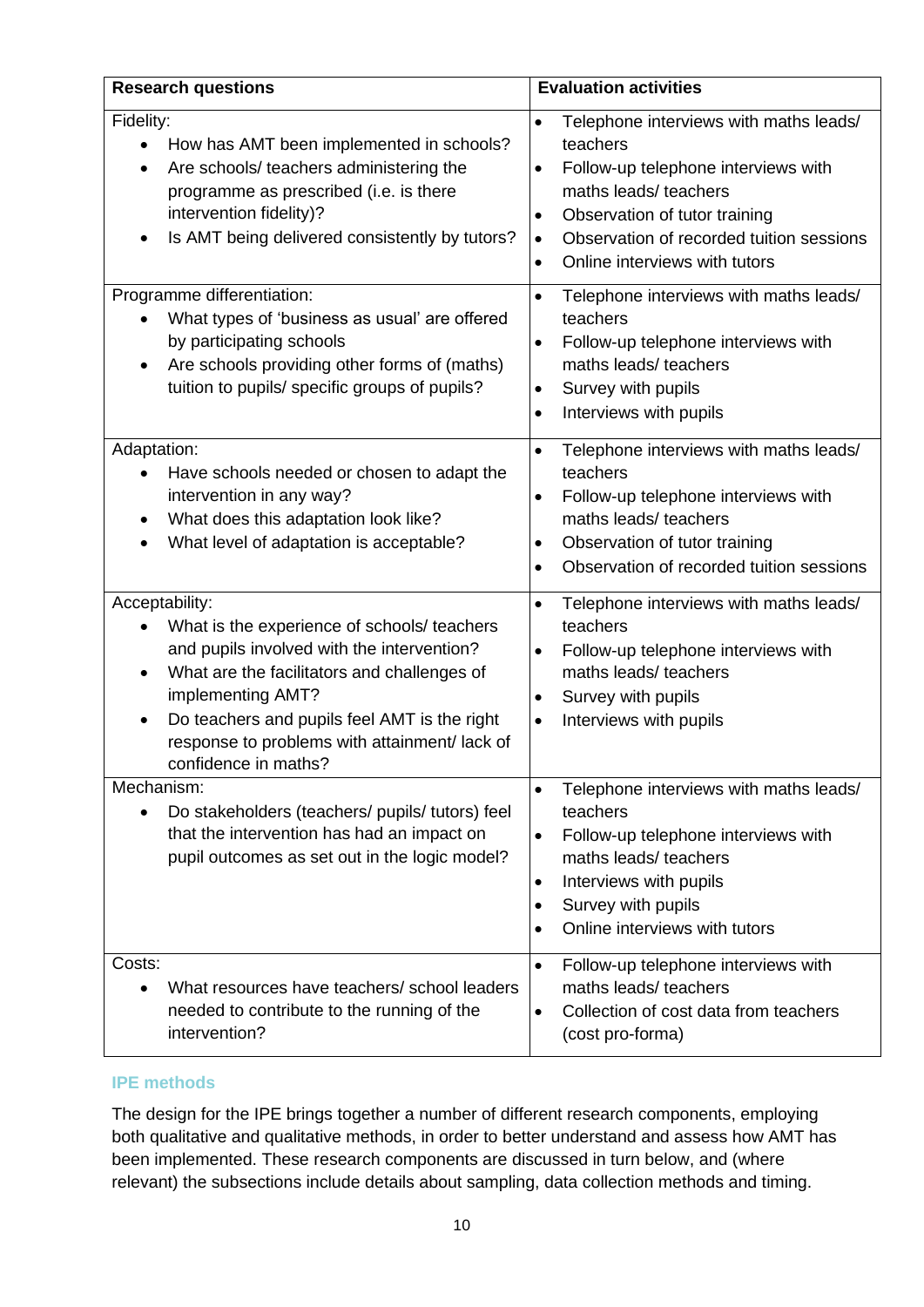## Observations of tutor training and tuition sessions

The IPE begins with a review of tutor training materials and one observation of an online training session for AMT tutors. Training materials will be shared by TSL with NatCen early in the intervention period. The review of training materials and observations will take place between September and November 2020.

The team will also use observation methods to explore how the tuition is delivered in practice: ten recorded tuition sessions will be reviewed from across the intervention period. We will analyse the videos and use an observation pro-forma to collect qualitative data on pupil participation, engagement and understanding. The sessions used for observation and analysis will be selected by the evaluation team. Sampled sessions will include three from early in the intervention period (November-December 2020), four from the middle (January-February 2021), and three from the end (March-April 2021). They will be selected from schools with larger numbers of pupils (two or more) in the intervention group. The sessions will include a minimum number of pupils and tutors who meet particular sampling characteristics (see table below). Setting quotas on key characteristics will ensure that particular groups are represented in our analysis.

| <b>Table 3 Pupil and Tutor sampling characteristics</b> |               |
|---------------------------------------------------------|---------------|
| <b>Pupils</b>                                           |               |
| CIN in the last 6 years                                 | Min. 2        |
| CPP in the last 6 years                                 | Min. 2        |
| LAC in the last 6 years                                 | <b>Min. 2</b> |
| Male                                                    | Min. 3        |
| Female                                                  | Min. 3        |
| <b>Tutors</b>                                           |               |
| New tutor (started this year)                           | Min. 3        |
| Experienced tutor (delivered AMT previously)            | Min. 3        |
| Female                                                  | Min. $2$      |
| Male                                                    | Min. 2        |

## Qualitative interviews with maths leads/ teachers

Telephone interviews will be conducted with 20 maths leads/ teachers based within participating primary schools, located in different LAs and with different school characteristics. As above, the sample will be selected to ensure it includes maths leads/ those teaching in schools with different characteristics (see table below). Minimum quotas will be placed on certain key characteristics to ensure a range of schools are represented in the analysis.

**Table 4 Maths leads/teachers sampling characteristics**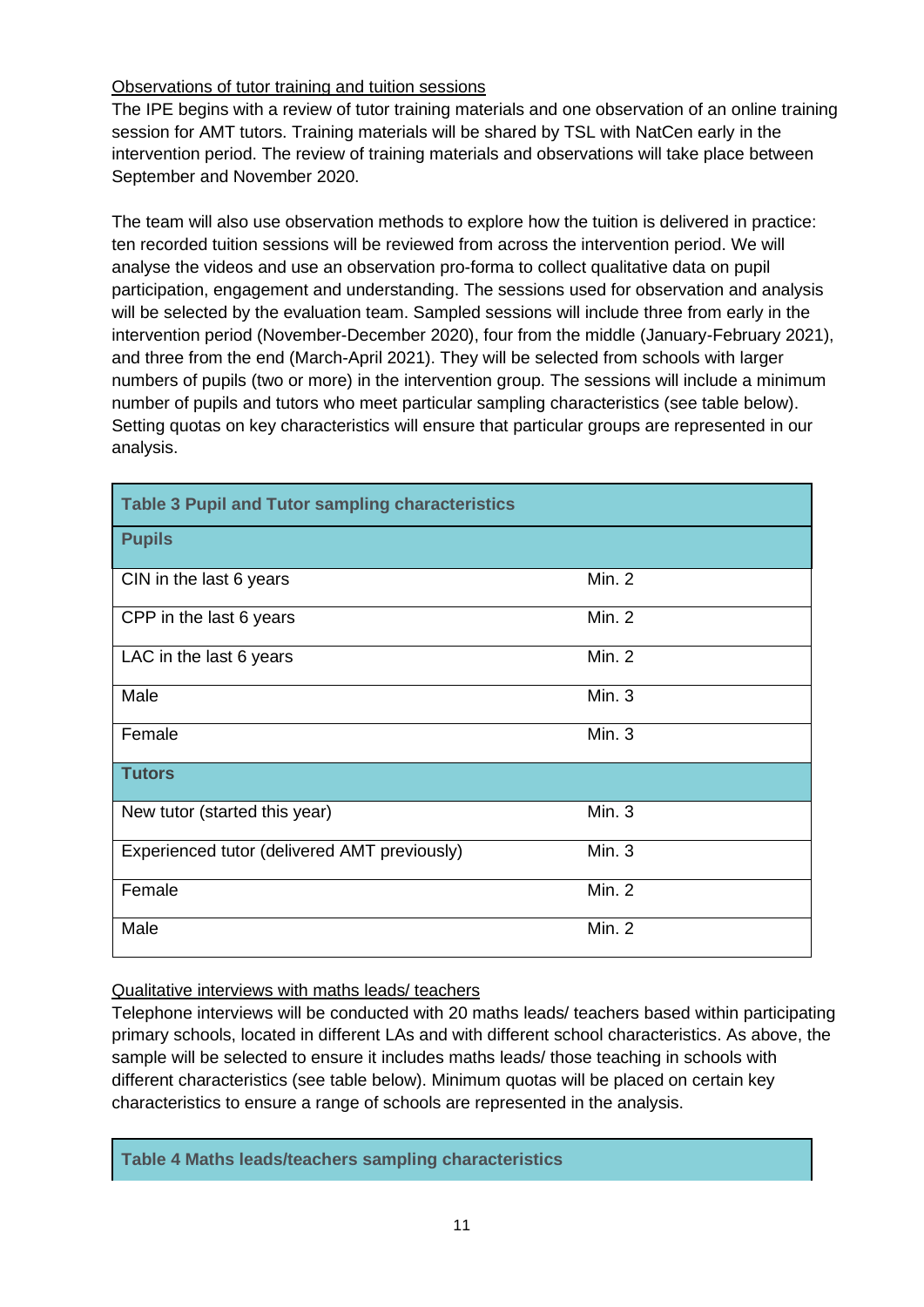| <b>Ofsted rating</b>                     |               |
|------------------------------------------|---------------|
|                                          |               |
| Outstanding                              | Min. $2$      |
| Good                                     | Min. $2$      |
| Requires improvement/ inadequate         | Min. 2        |
| <b>Number of eligible pupils</b>         |               |
| $1 - 3$                                  | <b>Min. 5</b> |
| 4 plus                                   | <b>Min. 5</b> |
| <b>Disadvantage</b>                      |               |
| Low disadvantage $\left(<=18\%^{3}$ FSM) | <b>Min. 5</b> |
| High disadvantage (>18% FSM)             | <b>Min. 5</b> |

These interviews will be conducted at two time points: 1) during the 2020 autumn term (baseline), and 2) towards the end of the 2021 summer term (endline). The baseline interviews will be used as an opportunity to explore school staff's expectations and early experiences of the intervention. The endline interviews will encourage staff to reflect on prior expectations and perceived outcomes for pupils, as well as collecting feedback on any issues with implementation and information on resource requirements for the school.<sup>4</sup>

Interviews will also include a discussion of 'business-as-usual', including any other tuition being delivered to pupils (possible confounders). Questions will be included in the topic guide to ensure sufficient information is captured about what usual maths teaching looks like at each school, and any additional support provided for pupils in the control group, the intervention group or both. In addition, the pro-forma used to determine delivery costs administered to teachers at the end of the intervention will ask for high level information about other support provided to pupils across the different trial groups.

#### Qualitative interviews with pupils

The IPE will use paired and grouped interviews with pupils in the intervention group to explore their perceptions of the maths tuition they received and its effectiveness. Grouping pupils for the interviews may help them to feel more relaxed in an interview setting, and to stimulate discussion about the intervention. Care will be taken to ensure topics such as maths attainment and lack of confidence in maths are handled sensitively. Should pupils express a desire to be interviewed individually, then this is something the team will accommodate. The interviews will be conducted face-to-face in the 2021 summer term and will last up to 60 minutes.<sup>5</sup>

<sup>3</sup> 17.6% of nursery and primary school pupils were eligible for FSM in the 2019/20 academic year [https://lginform.local.gov.uk/reports/lgastandard?mod-metric=2173&mod-period=2&mod-](https://lginform.local.gov.uk/reports/lgastandard?mod-metric=2173&mod-period=2&mod-area=E92000001&mod-group=AllRegions_England&mod-type=namedComparisonGroup)

[area=E92000001&mod-group=AllRegions\\_England&mod-type=namedComparisonGroup](https://lginform.local.gov.uk/reports/lgastandard?mod-metric=2173&mod-period=2&mod-area=E92000001&mod-group=AllRegions_England&mod-type=namedComparisonGroup)

<sup>&</sup>lt;sup>4</sup> This will be supplemented by an online proforma sent to all maths leads involved in the intervention to collect cost data.

<sup>&</sup>lt;sup>5</sup> If possible, interviews will be conducted face-to-face, but should restrictions on conducting fieldwork continue into the 2021 academic year, interviews with pupils may need to be conducted online using video-conferencing software.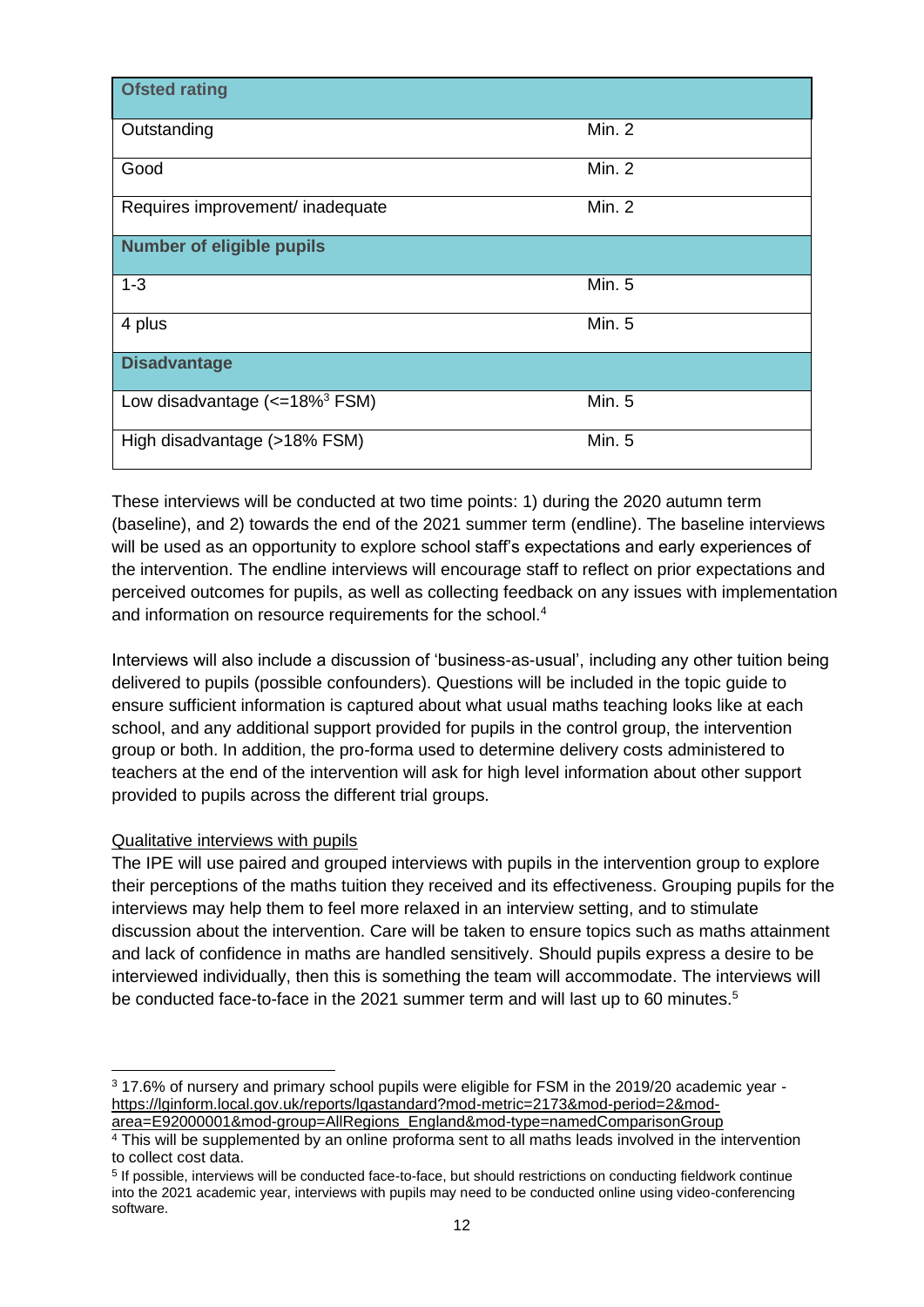The evaluation team will speak to a total of 24 pupils across 10 or more data collection points. Where possible, interviews will include pupils working with maths leads taking part in the IPE (i.e. teacher interviewees). Should the selected schools (i.e. those where maths leads/ teacher interviewees are based) include a large number of participating pupils, we will work to ensure the sample includes children from across the different LAC/ CIN/ CPP groups and the attainment spectrum. Pupils will be encouraged to discuss their experience of AMT, assess perceived impacts on their confidence and attainment in maths, and describe any other tuition they received.

#### Pupil survey

In addition to qualitative data collection, the IPE will include a ten-minute online pupil survey. The survey will take place at the end of the intervention period (in June-July 2021), and will be used to collect data on the secondary outcome of maths anxiety (discussed above), as well as confidence, perceived ability and enjoyment of maths. It will also gather information on any other tuition received (including through the NTP programme). The questionnaire will include a small number of open questions to collect tailored feedback on the tutoring sessions from pupils. The survey will be delivered to pupils in both the intervention and control groups, with named contacts at each school (collected during the recruitment phase) supporting the administration of the survey.

#### Qualitative interviews with tutors

Data collection with teachers and pupils will be supplemented by online interviews with tutors. Where possible, the research team will select tutors who have either a) worked with pupils interviewed as part of the IPE or b) who's tuition session was included in the observations. The sample will be selected to include those with different levels of experience delivering AMT (i.e. those who started as a tutor this year, and those who have delivered AMT previously), as well male and female tutors. As with the qualitative data collection with pupils, interviews will be conducted towards the end of the intervention period (May-July 2021), allowing tutors to reflect on how the intervention was operationalised (including any training and support received) and its effectiveness on pupils' comprehension, confidence and attainment in maths.

## <span id="page-18-0"></span>**Analysis**

Individual and group interviews will be recorded (with respondents' permission) and transcribed. Observations of tutoring sessions will be recorded using detailed fieldnotes entered into a tailored observation pro-forma. We will use Framework in NVivo to facilitate thematic analysis of qualitative data. In the Framework approach data from each interview is summarised within an analysis matrix (where columns represent the key sub-themes or topics and the rows represent participants), so the data are ordered systematically and grounded in participants' accounts. Analysis will look for patterns, consistencies and inconsistencies in data collected from different respondents and across schools in order to help answer the research questions.

The team will manage and analyse pupil survey data using SPSS.

We will triangulate and synthesise IPE data according to our research questions and implementation domains. This will enable us to provide a comprehensive assessment of implementation, report findings against the finalised logic model and contextualise/ explain results from the impact evaluation.

The following steps will be taken to ensure rigor in the analysis and reporting of qualitative data:

• Confidence that the findings are an accurate reflection of participant experience will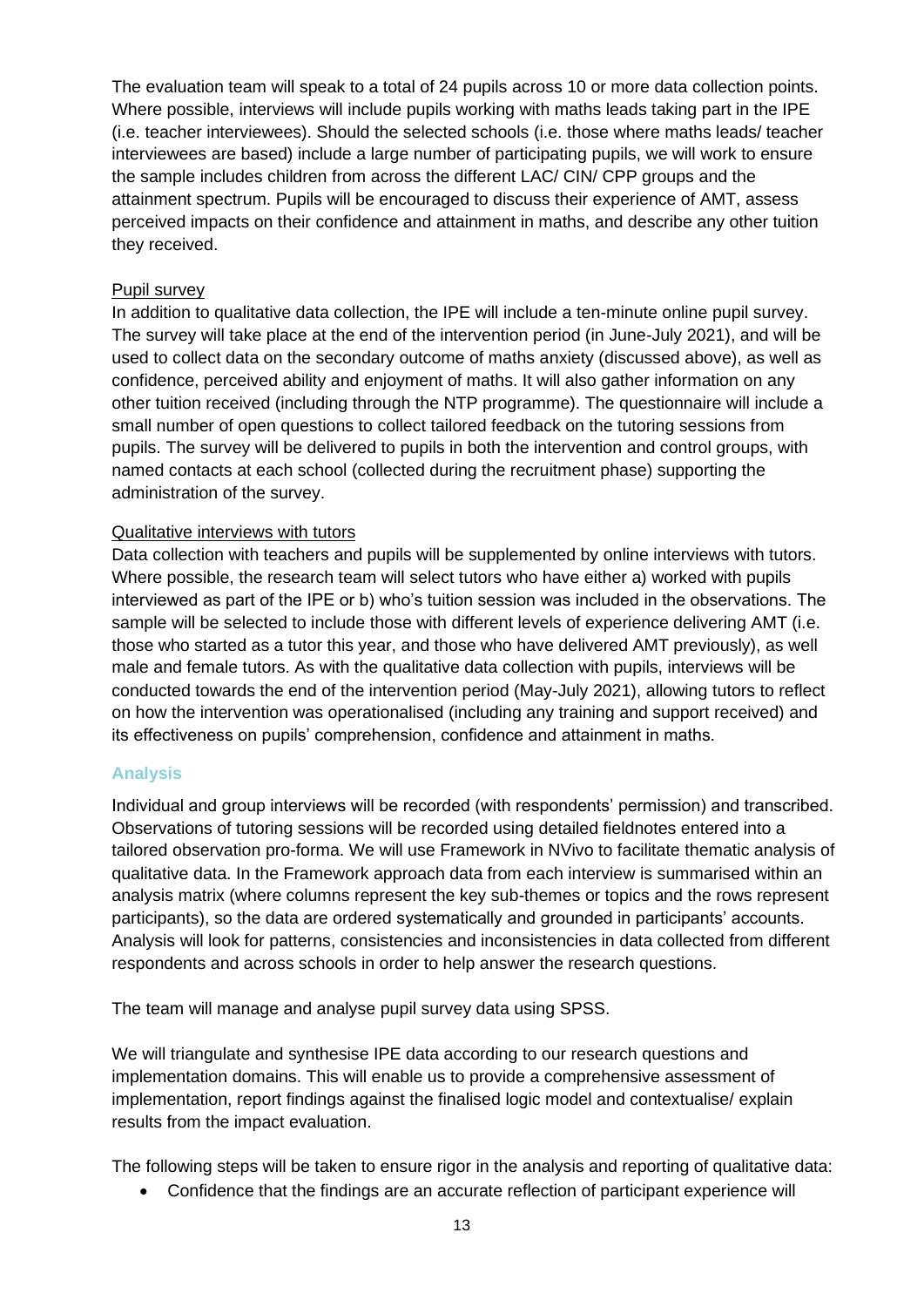be ensured through presentation of examples of participant responses using quotes, and triangulation between different participants and data collection methods.

- The degree to which findings are transferable to other contexts will be considered through description of contextual factors, and collection of data from participants with different characteristics to gather a range of perspectives.
- Transparent reporting of the research and analysis process will ensure the study methods are clear and repeatable.
- When interpreting findings, consideration will be given to contrasting and inconsistent accounts.

## <span id="page-19-0"></span>**Cost evaluation**

The EEF funded efficacy trial estimated the cost of AMT to be £378 per pupil for 27 weeks of tuition, based on the service fees of the intervention (Torgerson et al., 2016). They also found some small costs associated with staff time to oversee tuition. We will estimate the cost based on the current service fees for AMT and delivery costs for schools. Delivery costs will be collected from each school; the teacher will be provided with pro-forma to complete online in Summer 2021 covering the different types of costs incurred in the last twelve months. This will assign costs to different categories, such as staff costs, fixed costs, marginal costs and set-up costs (where appropriate).

More specifically, this online pro-forma will request schools to assess prerequisites for intervention delivery (such as having a suitable IT equipment and classroom availability) and required staff time (such as setting up online tuition accounts and supervising children whilst they receive online tuition).

## <span id="page-19-1"></span>**Ethics & Participation**

Ethical clearance was sought from NatCen's ethics committee in August 2020. Ethical approval was granted on 15 September 2020. Some of the key considerations for our ethics application are outlined below.

The children selected for the study are especially vulnerable because they have been considered a Child in Need, subject to a Special Guardianship Order, subject to a Child Protection Plan, and/or Looked After in the past six years. Care will be taken to ensure that children are given opportunities to give explicit consent to primary data collection activities (i.e. the survey and interviews). Consent will be treated as continuous: the children will be able to opt-out at any point before, during, and immediately after data collection.

Researchers will be thoroughly briefed before interviews. The briefing will include sufficient coverage of managing interviews with vulnerable participants. It will also include information on the NatCen disclosure policy, to make sure they are clear on the process to follow in the event of disclosure.

The team are aware of the ethical challenges of randomisation, particularly for vulnerable children, when it means withholding a potentially beneficial intervention. However, there is genuine uncertainty about the effectiveness of this intervention with this population when scaled up (equipoise). It should also be noted that children in either group may be able to access other forms of government-funded tuition (e.g. the NTP) as part of the government response to the Covid-19 crisis and we do not preclude pupils from accessing this support as a condition of their participation in the AMT evaluation.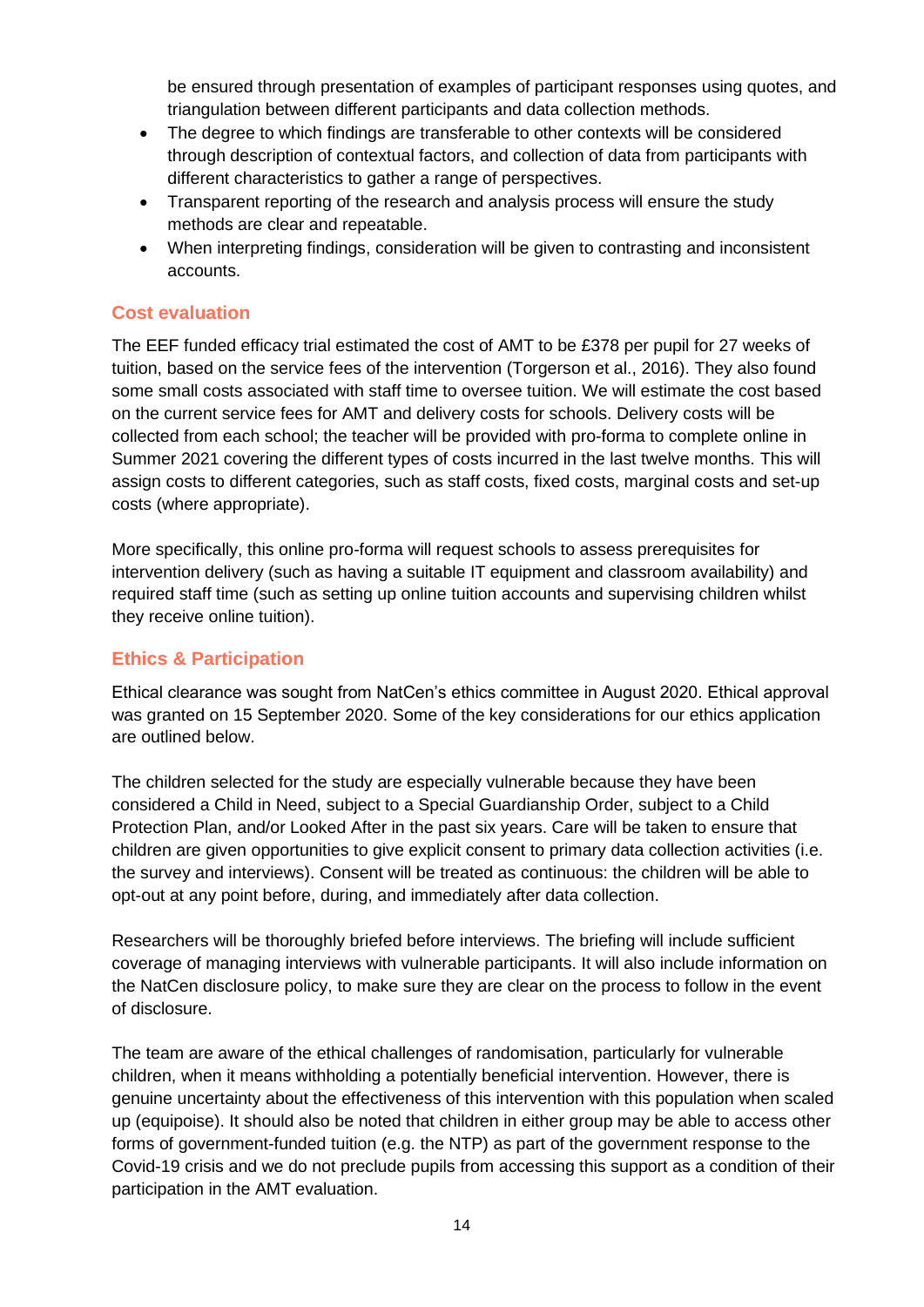## <span id="page-20-0"></span>**Participation**

Recruitment will take place between August and November 2020 and will be carried out by the developer, Third Space Learning (TSL). As the developers of the AMT programme, TSL are best placed to recruit schools and pupils to the trial as they already have existing contacts with schools who have registered to participate. TSL are also best placed to explain what the AMT programme is. Expectations around recruitment are set out in a contract between TSL and the funder WWCSC.

Once schools are recruited, they need to sign an MOU to formally register their interest. The MOU will be drafted by NatCen with input from TSL. It provides full details on what participation entails and sets out schools' commitments for evaluation activities. The MOU will be delivered to schools by TSL, who will work with NatCen to collect signed MOUs, giving their written consent to participate in the trial.

It will be made clear in all communications from NatCen and Third Space Learning that all participation in the AMT programme and evaluation is voluntary and can be withdrawn at any time. Consent for maths leads'/teachers' and maths tutor participation in the programme and its evaluation will be established through informed verbal consent.

Participating schools hold the relevant information internally that can be used to identify eligible pupils. In this case pupils must be in Year 6 and recorded, in the past six years, as:

- a Child in Need;
- subject to a Special Guardianship Order;
- subject to a Child Protection Plan; or,
- have been Looked After.

NatCen will send an **opt-out** letter to **parents/carers** via the school, to request their permission for their child's involvement in the intervention and evaluation, including **NPD data linkage**. Optouts will come to NatCen (a NatCen email address/Freephone number will be provided). Parents/ carers will be required to return the opt-out slip to the school if they do not wish their child to take part. If they do this, they will be opting out of the evaluation which means that the school does not have permission to share their child's data for NPD-matching purposes and their child will not be asked to take part in the survey, or an interview.

## <span id="page-20-1"></span>**Registration**

The final version of the protocol, which will include full details of the analysis, will be published on Open Science Framework (OSF). NatCen's evaluation team will make sure that the trial registry is updated with all outcomes at the end of the project.

## <span id="page-20-2"></span>**Data protection**

NatCen will be both a data controller and a data processor on this evaluation.

TSL will be data controllers for the data they provide for the impact evaluation, whilst NatCen will be a data processor. It is the responsibility of the data controller to decide on the legal basis for data sharing. At this stage we anticipate that the legal basis for data sharing is "legitimate interests" with special category personal processed for scientific research purposes.<sup>6</sup>

<sup>6</sup> General Data Protection Regulation (GDPR) Article 6(1) and Article 9(2[j]).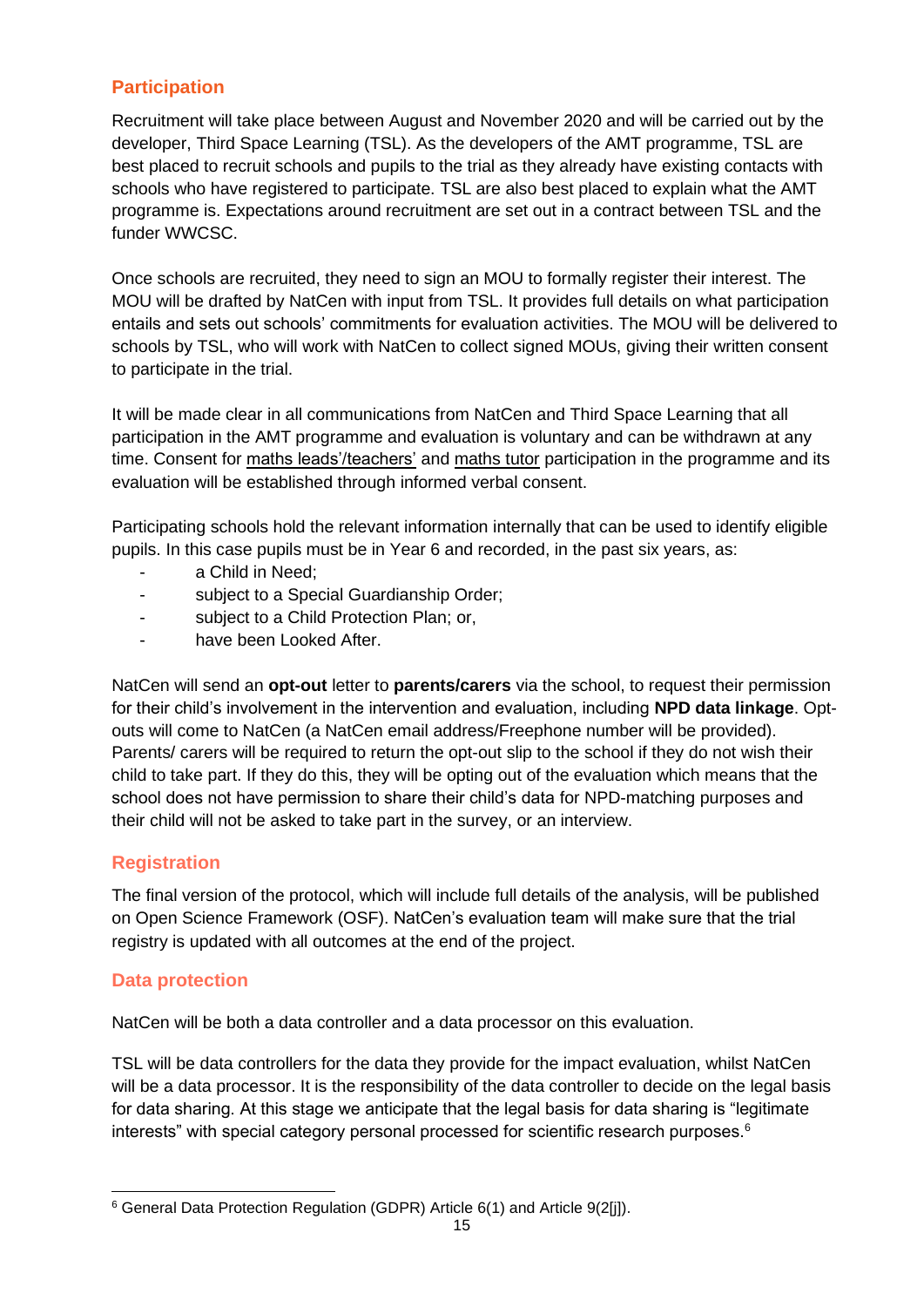NatCen will be data controller for personal data collected as part of the implementation and process evaluation (IPE). For all data collection encounters we conduct, we will provide detailed information on what participation entails and we will invite people to participate in the study with their fully, informed consent. All participants will be given a copy of the privacy notice which will provide further information on how we will use the data we collect for the IPE, what their rights are as research participants and how they can withdraw their data from the study if they wish.

A Data Sharing Agreement (DSA) has be signed between NatCen and TSL. We have issued [a](https://natcen.ac.uk/taking-part/studies-in-field/affordable-maths-tuition/privacy-notice/)  [privacy notice](https://natcen.ac.uk/taking-part/studies-in-field/affordable-maths-tuition/privacy-notice/) to all concerned parties on the **Affordable Maths study page of the NatCen** website.

## <span id="page-21-0"></span>**Personnel**

| <b>Table 4 Delivery team</b> |                                   |                                                                    |  |
|------------------------------|-----------------------------------|--------------------------------------------------------------------|--|
| <b>Name</b>                  | <b>Title</b>                      | <b>Role</b>                                                        |  |
| Thomas Hooper                | <b>CEO and Founder</b>            | Project sponsor                                                    |  |
| <b>Bryan Tookey</b>          | COO                               | <b>Operations lead</b>                                             |  |
| Sam Stagg                    | <b>CTO</b>                        | Technology lead                                                    |  |
| Jenna King                   | <b>Project Manager</b>            | Internal and external project<br>delivery                          |  |
| James Gregson                | <b>Head of New Schools</b>        | School recruitment                                                 |  |
| Candida Crawford             | <b>Head of Academic Standards</b> | Curriculum design, tutor<br>training design                        |  |
| Ellie McCann                 | Senior Product Manager            | Platform & reporting design<br>and implementation                  |  |
| Jenni Hoy                    | <b>Head of Customer Support</b>   | School onboarding,<br>customer experience and<br>safeguarding lead |  |

| <b>Table 5 Evaluation team</b> |                                                    |                                               |  |
|--------------------------------|----------------------------------------------------|-----------------------------------------------|--|
| <b>Name</b>                    | <b>Title</b>                                       | <b>Role</b>                                   |  |
| Dr Julia Griggs                | Research Director, Children and<br><b>Families</b> | Principle investigator and<br><b>IPE</b> lead |  |
| <b>Robert Wishart</b>          | <b>Research Director, Evaluation</b>               | Impact evaluation lead                        |  |
| Dr Chris Grollman              | Senior Researcher, Children and<br><b>Families</b> | <b>IPF</b>                                    |  |
| Dr Kostas<br>Papaioannou       | Senior Researcher (Analyst),<br>Evaluation         | Impact evaluation                             |  |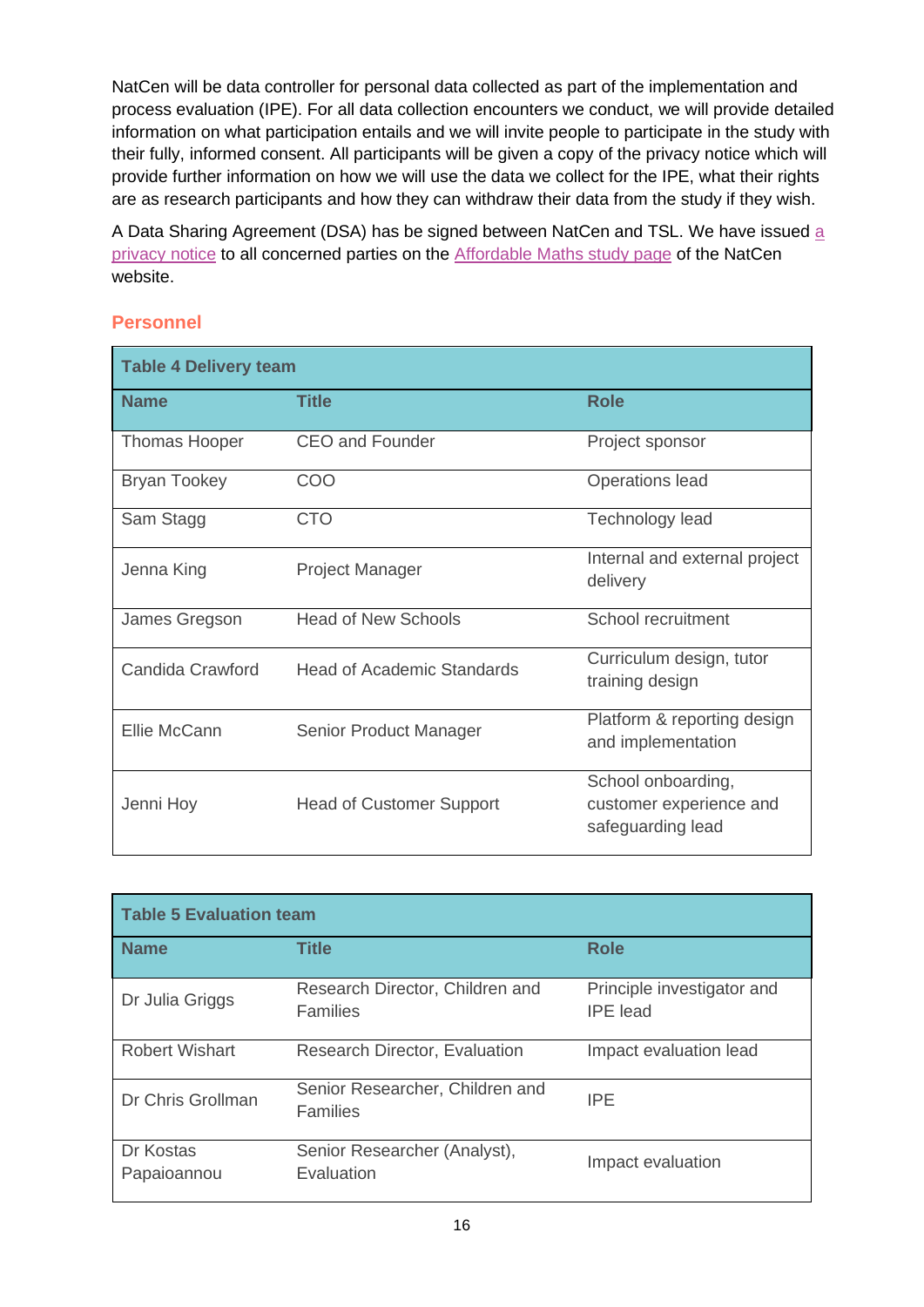| <b>Ben Stocker</b>   | Researcher (Analyst), Evaluation  | Impact evaluation |
|----------------------|-----------------------------------|-------------------|
| <b>Emily Roberts</b> | Researcher, Children and Families | <b>IPE</b>        |
| <b>Harriet Read</b>  | <b>Research Assistant</b>         | IPF               |

# <span id="page-22-0"></span>**Timeline**

| <b>Table 6 Timeline</b>  |                                                                                                                                |                                        |  |
|--------------------------|--------------------------------------------------------------------------------------------------------------------------------|----------------------------------------|--|
| <b>Dates</b>             | <b>Activity</b>                                                                                                                | Staff responsible/<br>leading          |  |
| August - September 2020  | Project set-up, protocol prepared<br>and published, materials prepared                                                         | Julia Griggs                           |  |
| September - October 2020 | Pupil enumeration, randomisation                                                                                               | Robert Wishart                         |  |
| October 2020             | Intervention delivery starts<br>Baseline interviews with maths<br>leads/teachers                                               | Julia Griggs                           |  |
| May 2021                 | NPD data request                                                                                                               | <b>Robert Wishart</b>                  |  |
| May - July 2021          | IPE endline data collection:<br>interviews with pupils, interviews<br>with maths leads/ teachers and<br>interviews with tutors | Julia Griggs                           |  |
| June $-$ July 2021       | Endline pupil survey, cost data<br>collection                                                                                  | <b>Robert Wishart</b>                  |  |
| October 2021             | Delivery of short interim report<br>(summary of findings from the IPE)                                                         | Julia Griggs,<br><b>Robert Wishart</b> |  |
| January – March 2022     | Impact analysis and delivery of final<br>report                                                                                | Julia Griggs,<br><b>Robert Wishart</b> |  |